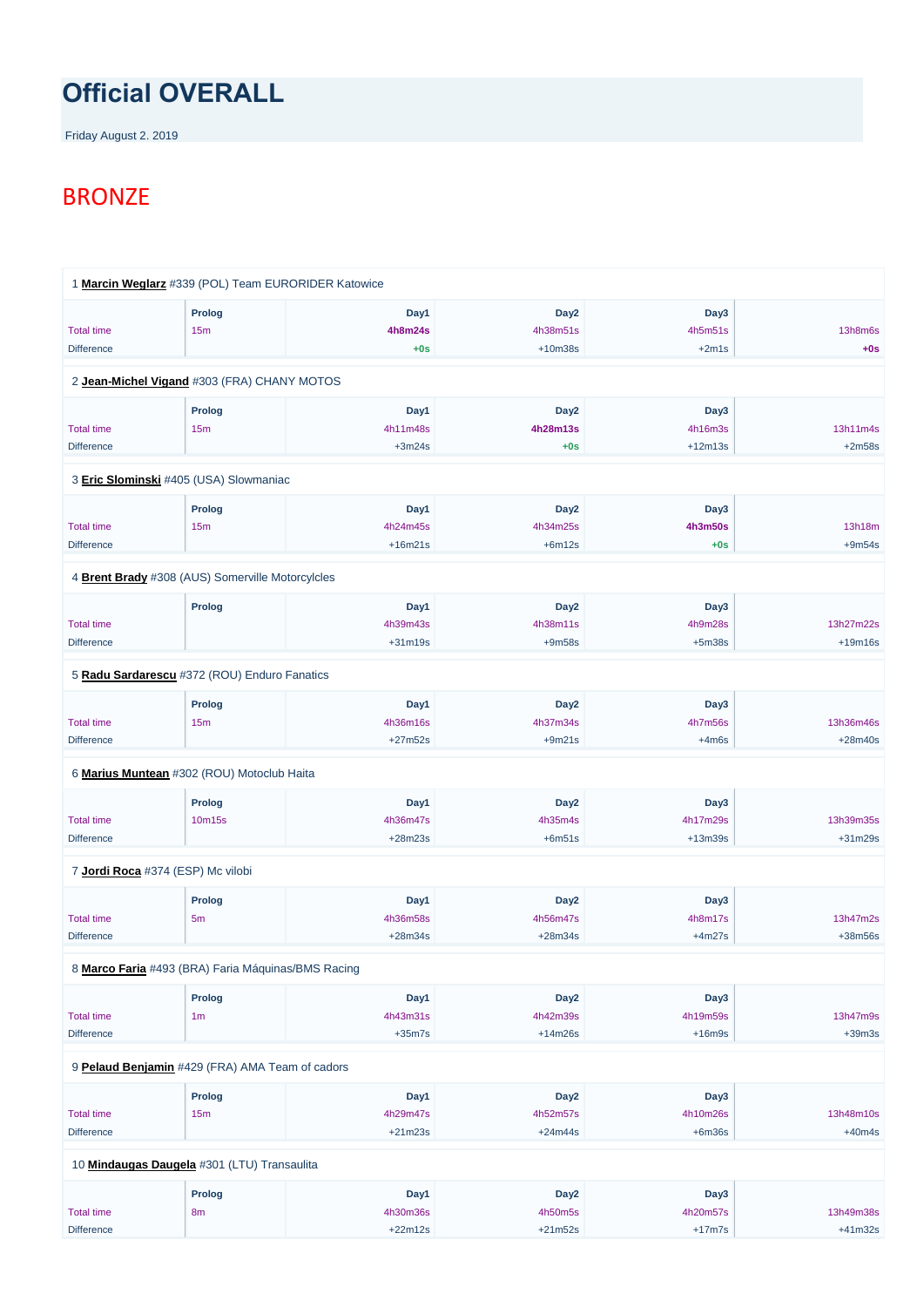| 11 Mark Galbraith #449 (NZL) New Zealand           |                 |                                                            |                  |           |             |
|----------------------------------------------------|-----------------|------------------------------------------------------------|------------------|-----------|-------------|
|                                                    | <b>Prolog</b>   | Day1                                                       | Day <sub>2</sub> | Day3      |             |
| <b>Total time</b>                                  | 12m15s          | 4h30m                                                      | 4h44m48s         | 4h32m48s  | 13h59m51s   |
| <b>Difference</b>                                  |                 | $+21m36s$                                                  | $+16m35s$        | $+28m58s$ | $+51m45s$   |
|                                                    |                 |                                                            |                  |           |             |
| 12 David Lux #370 (DEU) Dirtbiker Mag              |                 |                                                            |                  |           |             |
|                                                    | <b>Prolog</b>   | Day1                                                       | Day <sub>2</sub> | Day3      |             |
| <b>Total time</b>                                  | 15 <sub>m</sub> | 4h34m59s                                                   | 4h47m43s         | 4h24m40s  | 14h2m22s    |
| <b>Difference</b>                                  |                 | $+26m35s$                                                  | $+19m30s$        | $+20m50s$ | $+54m16s$   |
|                                                    |                 |                                                            |                  |           |             |
| 13 Garry Player #461 (GBR) Player Plumbing         |                 |                                                            |                  |           |             |
|                                                    | <b>Prolog</b>   | Day1                                                       | Day <sub>2</sub> | Day3      |             |
| <b>Total time</b>                                  | 15m             | 4h29m14s                                                   | 4h47m57s         | 4h30m12s  | 14h2m23s    |
| <b>Difference</b>                                  |                 | $+20m50s$                                                  | $+19m44s$        | $+26m22s$ | $+54m17s$   |
|                                                    |                 |                                                            |                  |           |             |
| 14 Peter Rahn #306 (DEU) X-LEO                     |                 |                                                            |                  |           |             |
|                                                    | <b>Prolog</b>   | Day1                                                       | Day <sub>2</sub> | Day3      |             |
| <b>Total time</b>                                  | 15m             | 4h30m33s                                                   | 4h46m43s         | 4h31m22s  | 14h3m38s    |
| <b>Difference</b>                                  |                 | $+22m9s$                                                   | $+18m30s$        | $+27m32s$ | $+55m32s$   |
|                                                    |                 |                                                            |                  |           |             |
| 15 Wilhelm Ehm #309 (DEU) MH Racing Endurides      |                 |                                                            |                  |           |             |
|                                                    | <b>Prolog</b>   | Day1                                                       | Day <sub>2</sub> | Day3      |             |
| <b>Total time</b>                                  | 15m             | 4h19m57s                                                   | 4h52m11s         | 4h38m52s  | 14h6m       |
| <b>Difference</b>                                  |                 | $+11m33s$                                                  | $+23m58s$        | $+35m2s$  | $+57m54s$   |
|                                                    |                 |                                                            |                  |           |             |
| 16 Robert Lietz #366 (AUT) Lietz Sport             |                 |                                                            |                  |           |             |
|                                                    | <b>Prolog</b>   | Day1                                                       | Day <sub>2</sub> | Day3      |             |
| <b>Total time</b>                                  | 15m             | 4h33m46s                                                   | 5h3m20s          | 4h20m     | 14h12m6s    |
| <b>Difference</b>                                  |                 | $+25m22s$                                                  | $+35m7s$         | $+16m10s$ | $+1h4m$     |
| 17 Dmitry Tagirov #310 (RUS) UktusMoto             |                 |                                                            |                  |           |             |
|                                                    |                 |                                                            |                  |           |             |
|                                                    | <b>Prolog</b>   | Day1                                                       | Day <sub>2</sub> | Day3      |             |
| <b>Total time</b>                                  | 12m             | 4h34m10s                                                   | 4h45m3s          | 4h43m31s  | 14h14m44s   |
| <b>Difference</b>                                  |                 | $+25m46s$                                                  | $+16m50s$        | $+39m41s$ | $+1h6m38s$  |
|                                                    |                 |                                                            |                  |           |             |
|                                                    |                 | 18 Andreas Maier #300 (AUT) MSC Tittmoning-Kirchanschöring |                  |           |             |
|                                                    | <b>Prolog</b>   | Day1                                                       | Day <sub>2</sub> | Day3      |             |
| <b>Total time</b>                                  | 11m15s          | 4h37m56s                                                   | 5h10m30s         | 4h21m52s  | 14h21m33s   |
| <b>Difference</b>                                  |                 | $+29m32s$                                                  | $+42m17s$        | $+18m2s$  | $+1h13m27s$ |
| 19 Jack Berry #394 (GBR) Jack Berry Plant Services |                 |                                                            |                  |           |             |
|                                                    |                 |                                                            |                  |           |             |
|                                                    | <b>Prolog</b>   | Day1                                                       | Day <sub>2</sub> | Day3      |             |
| <b>Total time</b>                                  | 15m             | 4h43m                                                      | 4h58m33s         | 4h27m59s  | 14h24m32s   |
| <b>Difference</b>                                  |                 | $+34m36s$                                                  | $+30m20s$        | $+24m9s$  | +1h16m26s   |

20 **[Cameron Bice](https://www.redbullromaniacs.com/for-competitors/profile/?e=rbr2019&b=403)** #403 (AUS) MK1 Motorcycles

|                                        | Prolog                                          | Day1                  | Day <sub>2</sub>     | Day3                  |                          |
|----------------------------------------|-------------------------------------------------|-----------------------|----------------------|-----------------------|--------------------------|
| <b>Total time</b>                      | 6m30s                                           | 4h47m5s               | 5h4m59s              | 4h26m55s              | 14h25m29s                |
| <b>Difference</b>                      |                                                 | $+38m41s$             | $+36m46s$            | $+23m5s$              | $+1h17m23s$              |
|                                        | 21 Kimmo Virtanen #438 (FIN) TTM Factory Racing |                       |                      |                       |                          |
|                                        |                                                 |                       |                      |                       |                          |
|                                        | Prolog                                          | Day1                  | Day <sub>2</sub>     | Day3                  |                          |
|                                        |                                                 |                       |                      |                       |                          |
| <b>Total time</b><br><b>Difference</b> | 15 <sub>m</sub>                                 | 4h33m51s<br>$+25m27s$ | 5h3m28s<br>$+35m15s$ | 4h36m21s<br>$+32m31s$ | 14h28m40s<br>$+1h20m34s$ |

22 **[Gavin Mccarthy](https://www.redbullromaniacs.com/for-competitors/profile/?e=rbr2019&b=448)** #448 (USA) Chocolate Mountain Ranch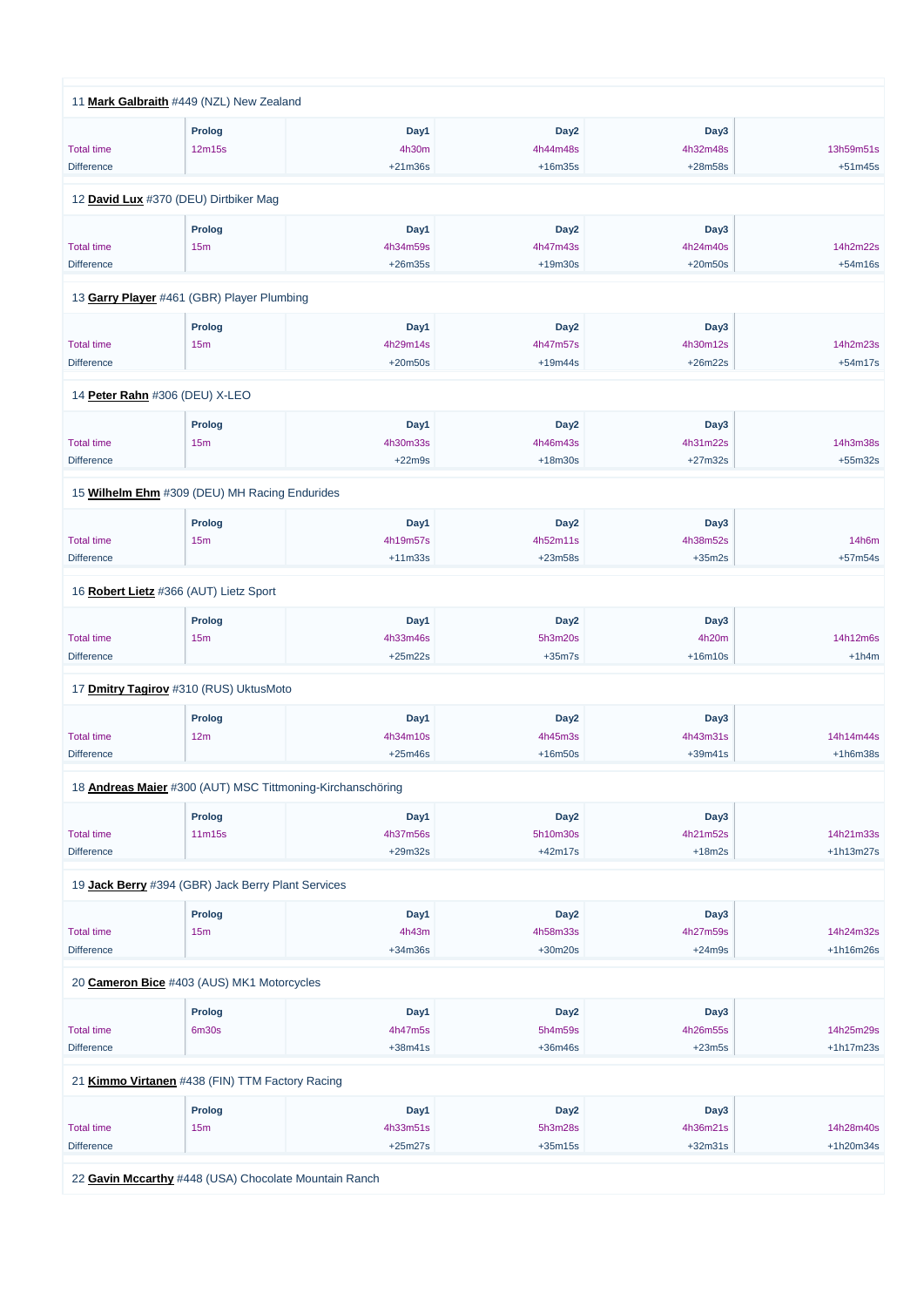|                                                          | <b>Prolog</b>   | Day1       | Day <sub>2</sub> | Day3      |             |
|----------------------------------------------------------|-----------------|------------|------------------|-----------|-------------|
| <b>Total time</b>                                        | 4m30s           | 5h14m1s    | 4h51m21s         | 4h19m31s  | 14h29m23s   |
| <b>Difference</b>                                        |                 | $+1h5m37s$ | $+23m8s$         | $+15m41s$ | $+1h21m17s$ |
|                                                          |                 |            |                  |           |             |
| 23 Craig Roper #412 (GBR) Walters medical/jim aim racing |                 |            |                  |           |             |
|                                                          | <b>Prolog</b>   | Day1       | Day <sub>2</sub> | Day3      |             |
| <b>Total time</b>                                        | 15 <sub>m</sub> | 4h34m39s   | 5h9s             | 4h40m28s  | 14h30m16s   |
| <b>Difference</b>                                        |                 | $+26m15s$  | $+31m56s$        | +36m38s   | $+1h22m10s$ |
|                                                          |                 |            |                  |           |             |
| 24 Yvo Schmucki #359 (CAN) YB Racing                     |                 |            |                  |           |             |
|                                                          | Prolog          | Day1       | Day <sub>2</sub> | Day3      |             |
| <b>Total time</b>                                        | 15m             | 4h37m10s   | 5h4m39s          | 4h33m48s  | 14h30m37s   |
| <b>Difference</b>                                        |                 | $+28m46s$  | +36m26s          | +29m58s   | +1h22m31s   |
|                                                          |                 |            |                  |           |             |
| 25 Valerii Oleinikov #506 (RUS) 100% ENDURO              |                 |            |                  |           |             |
|                                                          | Prolog          | Day1       | Day <sub>2</sub> | Day3      |             |
| <b>Total time</b>                                        | 15 <sub>m</sub> | 4h32m14s   | 4h53m10s         | 4h53m3s   | 14h33m27s   |
| <b>Difference</b>                                        |                 | $+23m50s$  | $+24m57s$        | $+49m13s$ | $+1h25m21s$ |
|                                                          |                 |            |                  |           |             |
| 26 Sebastien Cousinie #453 (FRA) MOTO TEAM 81            |                 |            |                  |           |             |
|                                                          | <b>Prolog</b>   | Day1       | Day <sub>2</sub> | Day3      |             |
| <b>Total time</b>                                        | 15m             | 4h46m4s    | 4h54m35s         | 4h38m46s  | 14h34m25s   |
| <b>Difference</b>                                        |                 | $+37m40s$  | $+26m22s$        | +34m56s   | +1h26m19s   |
|                                                          |                 |            |                  |           |             |
| 27 William Slominski #428 (USA) Slomaniac                |                 |            |                  |           |             |
|                                                          | Prolog          | Day1       | Day <sub>2</sub> | Day3      |             |
| <b>Total time</b>                                        | 15m             | 4h52m19s   | 4h57m53s         | 4h30m33s  | 14h35m45s   |
| <b>Difference</b>                                        |                 | $+43m55s$  | $+29m40s$        | $+26m43s$ | +1h27m39s   |
|                                                          |                 |            |                  |           |             |
| 28 Chuck White #432 (USA) WoodChuck Racing/Motoland      |                 |            |                  |           |             |
|                                                          | <b>Prolog</b>   | Day1       | Day <sub>2</sub> | Day3      |             |
| <b>Total time</b>                                        | 15m             | 4h40m38s   | 5h36s            | 4h39m46s  | 14h36m      |
| <b>Difference</b>                                        |                 | $+32m14s$  | $+32m23s$        | $+35m56s$ | $+1h27m54s$ |
| 29 Kevin Keller #486 (DEU) X-LITE RIDERS CLUB            |                 |            |                  |           |             |
|                                                          |                 |            |                  |           |             |
|                                                          | <b>Prolog</b>   | Day1       | Day <sub>2</sub> | Day3      |             |
| <b>Total time</b>                                        | 15 <sub>m</sub> | 4h28m25s   | 5h13m32s         | 4h43m58s  | 14h40m55s   |
| <b>Difference</b>                                        |                 | $+20m1s$   | $+45m19s$        | $+40m8s$  | +1h32m49s   |
| 30 Raffael Panzeri #307 (CHE) MCS Racing                 |                 |            |                  |           |             |
|                                                          |                 |            |                  |           |             |
|                                                          | <b>Prolog</b>   | Day1       | Day <sub>2</sub> | Day3      | 14h43m41s   |
| <b>Total time</b>                                        | 8m15s           | 4h47m45s   | 5h9m47s          | 4h37m54s  |             |
| <b>Difference</b>                                        |                 | $+39m21s$  | $+41m34s$        | $+34m4s$  | +1h35m35s   |
| 31 David Steen #329 (NZL) Team NFI                       |                 |            |                  |           |             |

| <b>Prolog</b> | Dav1 | Day <sub>2</sub> | Day3 |  |
|---------------|------|------------------|------|--|
|               |      |                  |      |  |

| <b>Total time</b>                              | 6m45s           | 4h57m29s  | 4h55m47s         | 4h45m5s   | 14h45m6s    |
|------------------------------------------------|-----------------|-----------|------------------|-----------|-------------|
| <b>Difference</b>                              |                 | $+49m5s$  | $+27m34s$        | $+41m15s$ | $+1h37m$    |
|                                                |                 |           |                  |           |             |
| 32 Bulai Paul #447 (ROU) Master Bike           |                 |           |                  |           |             |
|                                                | <b>Prolog</b>   | Day1      | Day <sub>2</sub> | Day3      |             |
|                                                |                 |           |                  |           | 14h47m7s    |
| <b>Total time</b>                              | 15m             | 4h57m48s  | 5h6m1s           | 4h28m18s  |             |
| <b>Difference</b>                              |                 | $+49m24s$ | $+37m48s$        | $+24m28s$ | $+1h39m1s$  |
|                                                |                 |           |                  |           |             |
| 33 Romain Courty #399 (FRA) SPORT CAMPS FRANCE |                 |           |                  |           |             |
|                                                | <b>Prolog</b>   | Day1      | Day <sub>2</sub> | Day3      |             |
|                                                |                 |           |                  |           |             |
| <b>Total time</b>                              | 11 <sub>m</sub> | 4h38m42s  | 5h4m36s          | 4h53m3s   | 14h47m21s   |
| <b>Difference</b>                              |                 | $+30m18s$ | $+36m23s$        | $+49m13s$ | $+1h39m15s$ |
|                                                |                 |           |                  |           |             |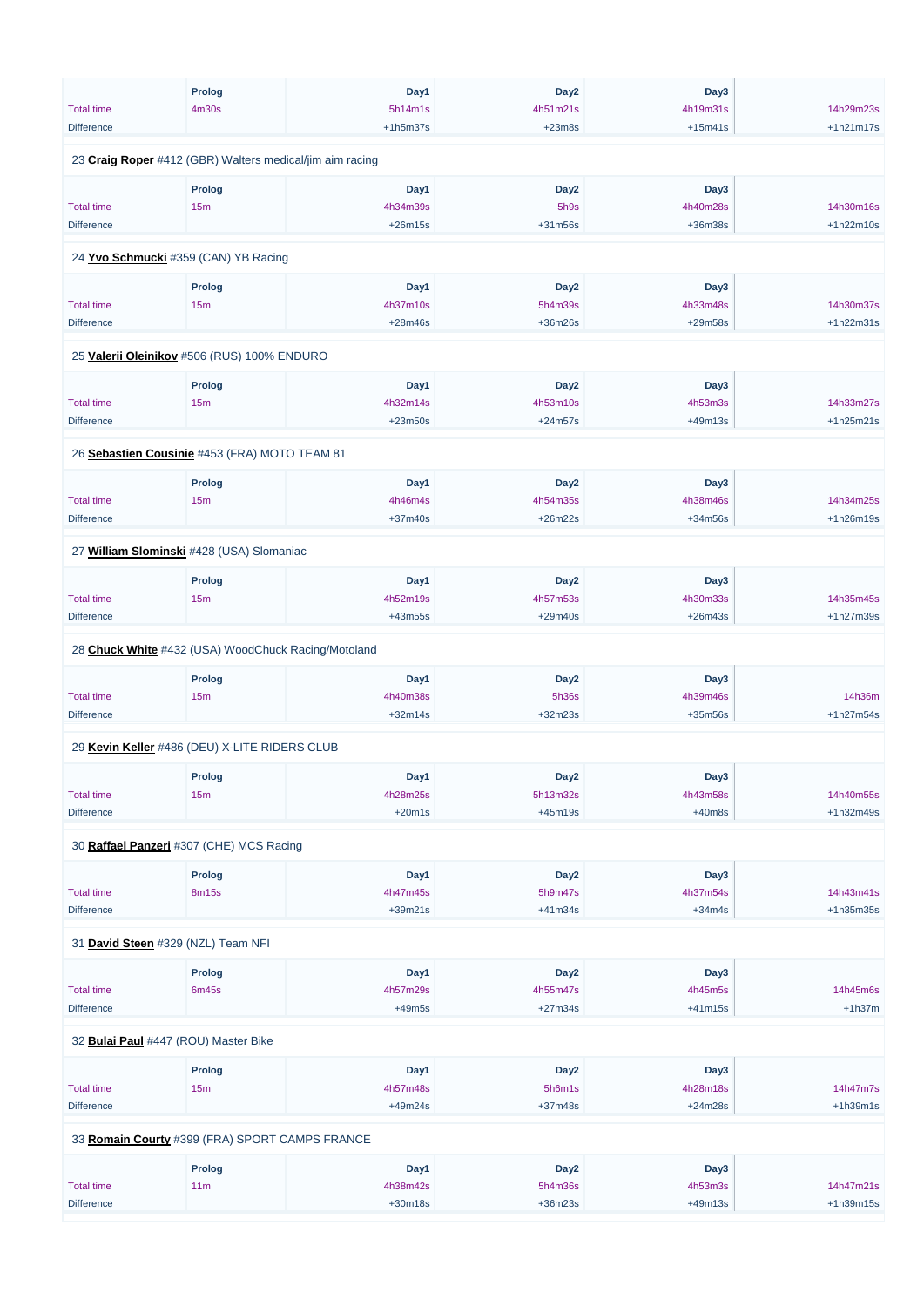|                   | 34 Alexander De Haan #312 (NLD) Amco Roke Racing Team |           |                  |           |             |
|-------------------|-------------------------------------------------------|-----------|------------------|-----------|-------------|
|                   | <b>Prolog</b>                                         | Day1      | Day <sub>2</sub> | Day3      |             |
| <b>Total time</b> | 3m                                                    | 5h7m27s   | 5h8m3s           | 4h31m15s  | 14h49m45s   |
| <b>Difference</b> |                                                       | $+59m3s$  | +39m50s          | $+27m25s$ | $+1h41m39s$ |
|                   | 35 Pellicer Jerome #497 (FRA) Moto team 81            |           |                  |           |             |
|                   | <b>Prolog</b>                                         | Day1      | Day <sub>2</sub> | Day3      |             |
| <b>Total time</b> | 15m                                                   | 4h49m34s  | 5h9m27s          | 4h37m23s  | 14h51m24s   |
| <b>Difference</b> |                                                       | $+41m10s$ | $+41m14s$        | $+33m33s$ | $+1h43m18s$ |
|                   | 36 Paul Westgarth #311 (GBR) Eurotek                  |           |                  |           |             |
|                   | <b>Prolog</b>                                         | Day1      | Day <sub>2</sub> | Day3      |             |
| <b>Total time</b> | 10m30s                                                | 4h53m1s   | 5h12m48s         | 4h37m51s  | 14h54m10s   |
| <b>Difference</b> |                                                       | $+44m37s$ | $+44m35s$        | $+34m1s$  | $+1h46m4s$  |
|                   | 37 Tadas Barkus #417 (LTU) Transaulita                |           |                  |           |             |
|                   | Prolog                                                | Day1      | Day <sub>2</sub> | Day3      |             |
| <b>Total time</b> | 6 <sub>m</sub>                                        | 4h39m30s  | 5h23m40s         | 4h51m3s   | 15h13s      |
| <b>Difference</b> |                                                       | $+31m6s$  | $+55m27s$        | $+47m13s$ | $+1h52m7s$  |
|                   | 38 Sebastian Hecht #494 (DEU)                         |           |                  |           |             |
|                   | <b>Prolog</b>                                         | Day1      | Day <sub>2</sub> | Day3      |             |
| <b>Total time</b> | 15m                                                   | 4h48m31s  | 5h10m5s          | 4h47m18s  | 15h54s      |
| <b>Difference</b> |                                                       | $+40m7s$  | $+41m52s$        | +43m28s   | +1h52m48s   |
|                   | 39 Robin Holtmeulen #502 (NLD) Hocoparts Racing       |           |                  |           |             |
|                   | Prolog                                                | Day1      | Day <sub>2</sub> | Day3      |             |
| <b>Total time</b> | 2m                                                    | 5h24m54s  | 5h13m11s         | 4h25m12s  | 15h5m17s    |
| <b>Difference</b> |                                                       | +1h16m30s | +44m58s          | $+21m22s$ | $+1h57m11s$ |
|                   | 40 Chris Green #466 (GBR) Chris green roofing         |           |                  |           |             |
|                   | <b>Prolog</b>                                         | Day1      | Day <sub>2</sub> | Day3      |             |
| <b>Total time</b> | 15m                                                   | 4h59m11s  | 5h22m23s         | 4h32m50s  | 15h9m24s    |
| <b>Difference</b> |                                                       | $+50m47s$ | $+54m10s$        | $+29m$    | $+2h1m18s$  |
|                   | 41 Corie Cooper #350 (CAN) BSC Racing                 |           |                  |           |             |
|                   | <b>Prolog</b>                                         | Day1      | Day <sub>2</sub> | Day3      |             |
| <b>Total time</b> | 15m                                                   | 4h52m17s  | 5h26m5s          | 4h37m38s  | 15h11m      |
| <b>Difference</b> |                                                       | $+43m53s$ | +57m52s          | $+33m48s$ | $+2h2m54s$  |
|                   | 42 Christian Barrett #364 (AUS) Dargo River Inn       |           |                  |           |             |
|                   | <b>Prolog</b>                                         | Day1      | Day <sub>2</sub> | Day3      |             |
| <b>Total time</b> | 15m                                                   | 4h46m31s  | 5h19m11s         | 4h50m43s  | 15h11m25s   |
| <b>Difference</b> |                                                       | $+38m7s$  | +50m58s          | +46m53s   | $+2h3m19s$  |
|                   |                                                       |           |                  |           |             |

43 **[Facci Alberto](https://www.redbullromaniacs.com/for-competitors/profile/?e=rbr2019&b=387)** #387 (ITA) No Fears Team Asd

|                                                        | <b>Prolog</b>     | Day1      | Day <sub>2</sub> | Day3      |            |
|--------------------------------------------------------|-------------------|-----------|------------------|-----------|------------|
| <b>Total time</b>                                      | 15m               | 4h38m14s  | 5h20m39s         | 4h57m44s  | 15h11m37s  |
| <b>Difference</b>                                      |                   | $+29m50s$ | $+52m26s$        | $+53m54s$ | $+2h3m31s$ |
| 44 Jean François Bernard #313 (FRA) Sport Camps France |                   |           |                  |           |            |
|                                                        | <b>Prolog</b>     | Day1      | Day <sub>2</sub> | Day3      |            |
| <b>Total time</b>                                      | 15m               | 4h29m11s  | 5h50m32s         | 4h38m44s  | 15h13m27s  |
| <b>Difference</b>                                      |                   | $+20m47s$ | $+1h22m19s$      | $+34m54s$ | $+2h5m21s$ |
| 45 Ivan Toole #328 (IRL) Torc Ireland                  |                   |           |                  |           |            |
|                                                        | <b>Prolog</b>     | Day1      | Day <sub>2</sub> | Day3      |            |
| <b>Total time</b>                                      | 5 <sub>m30s</sub> | 5h1m2s    | 5h26m33s         | 4h40m47s  | 15h13m52s  |
| <b>Difference</b>                                      |                   | $+52m38s$ | $+58m20s$        | $+36m57s$ | $+2h5m46s$ |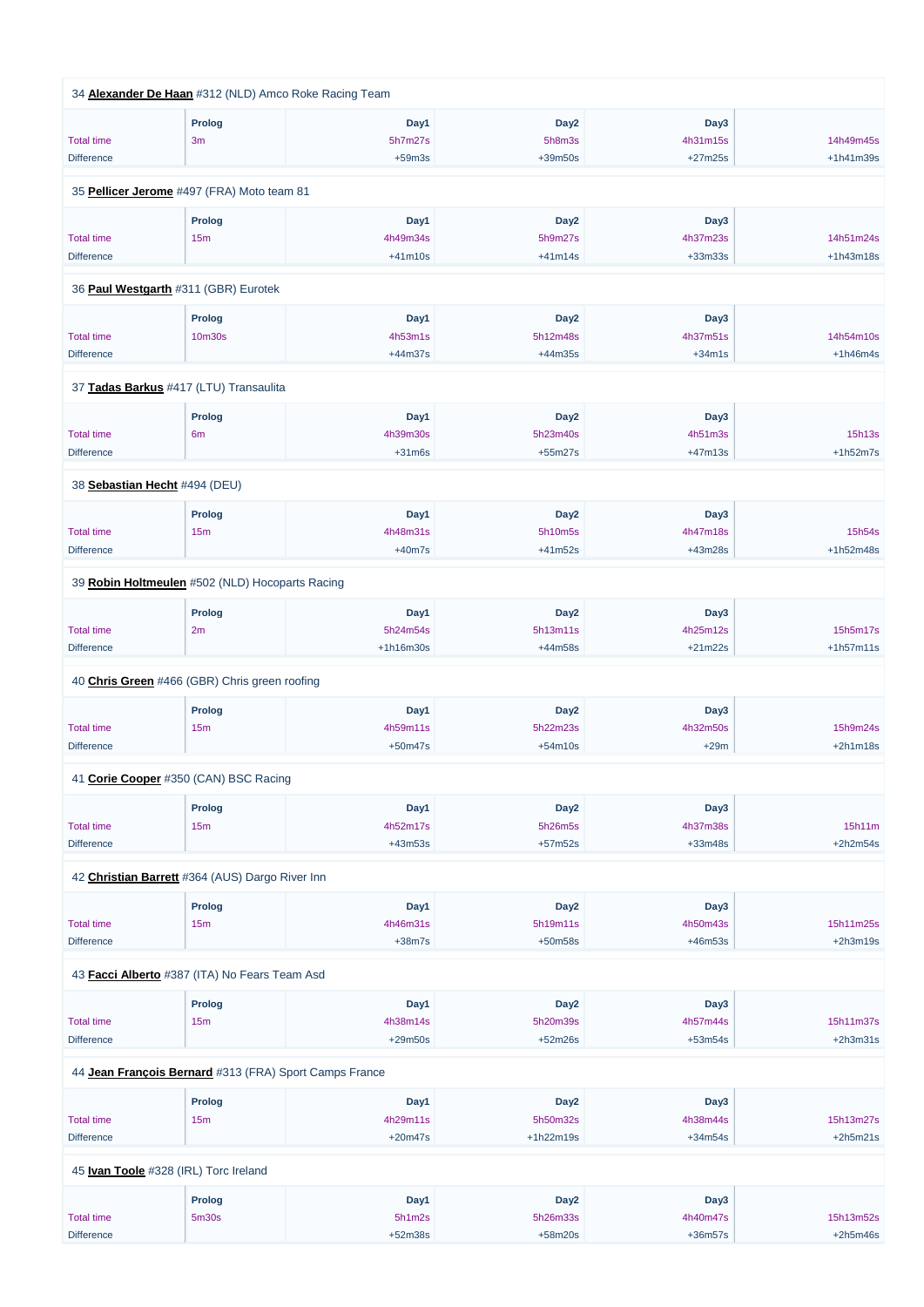| 46 Yves Hersche #504 (CHE) |                                                      |           |                  |            |             |
|----------------------------|------------------------------------------------------|-----------|------------------|------------|-------------|
|                            |                                                      | Day1      | Day <sub>2</sub> | Day3       |             |
|                            | <b>Prolog</b>                                        |           | 5h5m58s          |            | 15h14m24s   |
| <b>Total time</b>          | 15 <sub>m</sub>                                      | 4h50m16s  |                  | 5h3m10s    |             |
| <b>Difference</b>          |                                                      | $+41m52s$ | $+37m45s$        | $+59m20s$  | $+2h6m18s$  |
|                            | 47 Vladimir Kamushkin #383 (RUS) sherco FACTORY      |           |                  |            |             |
|                            | <b>Prolog</b>                                        | Day1      | Day <sub>2</sub> | Day3       |             |
| <b>Total time</b>          | <b>8m30s</b>                                         | 4h51m23s  | 5h10m16s         | 5h4m33s    | 15h14m42s   |
| <b>Difference</b>          |                                                      | $+42m59s$ | $+42m3s$         | $+1h43s$   | $+2h6m36s$  |
|                            |                                                      |           |                  |            |             |
|                            | 48 Ole-Johnny Skøien #398 (NOR) Team Askim Mc Norway |           |                  |            |             |
|                            | <b>Prolog</b>                                        | Day1      | Day <sub>2</sub> | Day3       |             |
| <b>Total time</b>          | 4m                                                   | 5h5m22s   | 5h18m48s         | 4h49m26s   | 15h17m36s   |
| <b>Difference</b>          |                                                      | +56m58s   | $+50m35s$        | $+45m36s$  | $+2h9m30s$  |
|                            |                                                      |           |                  |            |             |
| 49 Feike Prosje #431 (NLD) |                                                      |           |                  |            |             |
|                            | <b>Prolog</b>                                        | Day1      | Day <sub>2</sub> | Day3       |             |
| <b>Total time</b>          | 15m                                                  | 4h54m56s  | 5h9m7s           | 5h53s      | 15h19m56s   |
| <b>Difference</b>          |                                                      | $+46m32s$ | $+40m54s$        | $+57m3s$   | $+2h11m50s$ |
|                            | 50 Jürgen Langreiter #358 (AUT) Frölang Racing       |           |                  |            |             |
|                            | <b>Prolog</b>                                        | Day1      | Day <sub>2</sub> | Day3       |             |
| <b>Total time</b>          | 8m45s                                                | 5h1m29s   | 5h23m51s         | 4h46m35s   | 15h20m40s   |
| <b>Difference</b>          |                                                      | $+53m5s$  | $+55m38s$        | $+42m45s$  | +2h12m34s   |
|                            |                                                      |           |                  |            |             |
|                            | 51 Wouter-Jan Van Dijk #499 (NLD)                    |           |                  |            |             |
|                            | <b>Prolog</b>                                        | Day1      | Day <sub>2</sub> | Day3       |             |
| <b>Total time</b>          | 15m                                                  | 4h44m5s   | 5h18m26s         | 5h3m48s    | 15h21m19s   |
| <b>Difference</b>          |                                                      | $+35m41s$ | $+50m13s$        | +59m58s    | $+2h13m13s$ |
|                            |                                                      |           |                  |            |             |
|                            | 52 Jason Beaton #304 (AUS) Buzz                      |           |                  |            |             |
|                            | <b>Prolog</b>                                        | Day1      | Day <sub>2</sub> | Day3       |             |
| <b>Total time</b>          | 15m                                                  | 4h51m35s  | 5h23m20s         | 4h56m27s   | 15h26m22s   |
| <b>Difference</b>          |                                                      | $+43m11s$ | $+55m7s$         | $+52m37s$  | $+2h18m16s$ |
|                            | 53 Markus Obendorfer #475 (AUT) X-Power              |           |                  |            |             |
|                            |                                                      |           |                  |            |             |
|                            | <b>Prolog</b>                                        | Day1      | Day <sub>2</sub> | Day3       |             |
| <b>Total time</b>          | 9m                                                   | 5h2m1s    | 5h21m            | 4h54m35s   | 15h26m36s   |
| <b>Difference</b>          |                                                      | $+53m37s$ | $+52m47s$        | $+50m45s$  | +2h18m30s   |
|                            | 54 Ricardo Gimon #424 (VEN) Iguana                   |           |                  |            |             |
|                            | <b>Prolog</b>                                        | Day1      | Day <sub>2</sub> | Day3       |             |
| <b>Total time</b>          | 15 <sub>m</sub>                                      | 4h57m45s  | 5h2m57s          | 5h13m19s   | 15h29m1s    |
| <b>Difference</b>          |                                                      | $+49m21s$ | $+34m44s$        | $+1h9m29s$ | +2h20m55s   |
|                            |                                                      |           |                  |            |             |

55 **[Raymond Borg](https://www.redbullromaniacs.com/for-competitors/profile/?e=rbr2019&b=316)** #316 (AUS)

|                             | Prolog                                | Day1       | Day <sub>2</sub> | Day3      |             |
|-----------------------------|---------------------------------------|------------|------------------|-----------|-------------|
| <b>Total time</b>           | 15m                                   | 5h6m30s    | 5h15m22s         | 4h53m43s  | 15h30m35s   |
| <b>Difference</b>           |                                       | $+58m6s$   | $+47m9s$         | $+49m53s$ | +2h22m29s   |
|                             |                                       |            |                  |           |             |
| 56 Thomas Pintal #422 (DEU) |                                       |            |                  |           |             |
|                             | Prolog                                | Day1       | Day <sub>2</sub> | Day3      |             |
| <b>Total time</b>           | 15m                                   | 5h11m35s   | 5h18m26s         | 4h48m15s  | 15h33m16s   |
| <b>Difference</b>           |                                       | $+1h3m11s$ | $+50m13s$        | $+44m25s$ | $+2h25m10s$ |
|                             |                                       |            |                  |           |             |
|                             | 57 Gavin Johnston #507 (GBR) Taxi man |            |                  |           |             |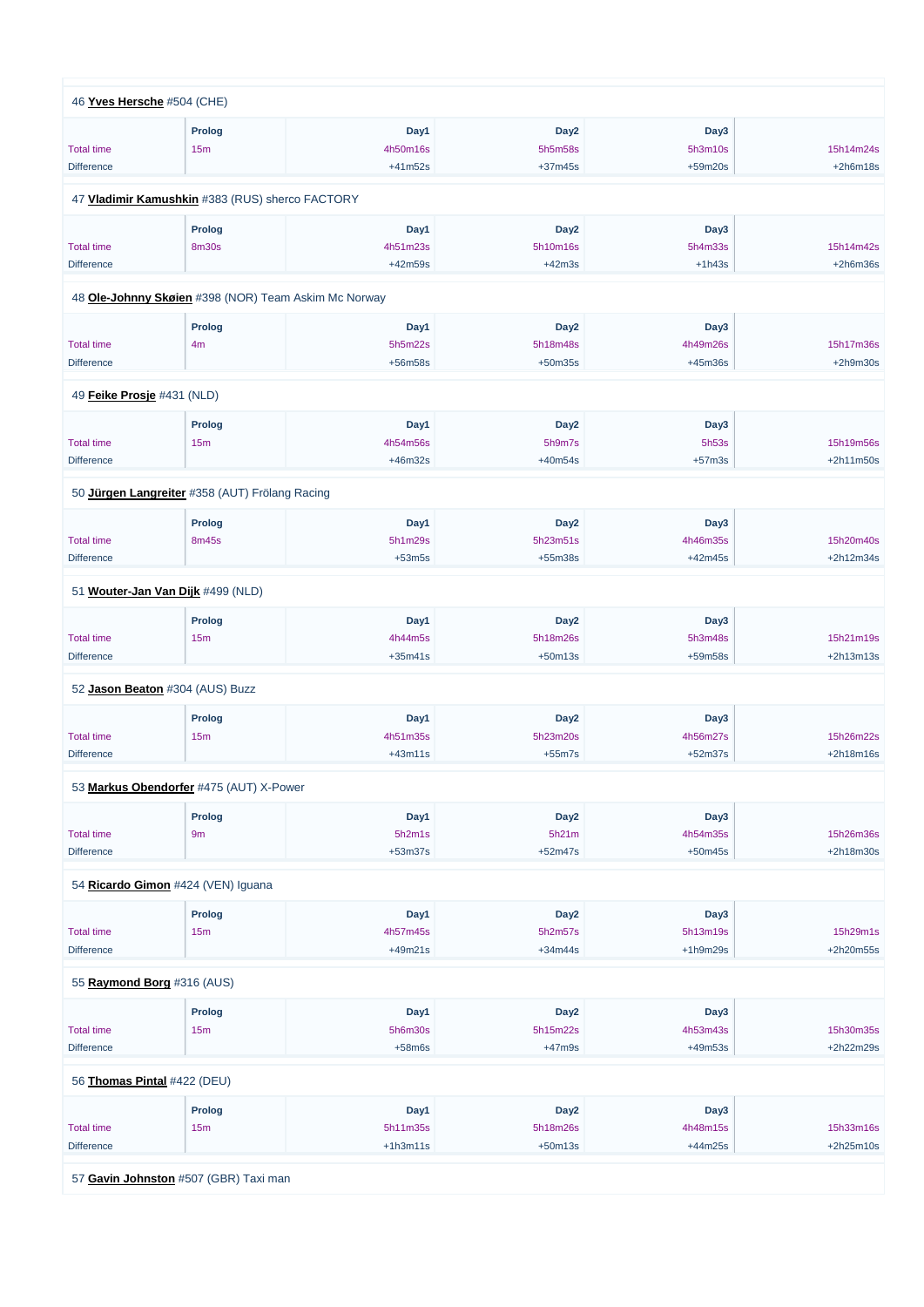|                                                     | <b>Prolog</b>        | Day1        | Day <sub>2</sub> | Day3        |             |
|-----------------------------------------------------|----------------------|-------------|------------------|-------------|-------------|
| <b>Total time</b>                                   | 7m15s                | 5h7m26s     | 5h26m4s          | 4h53m48s    | 15h34m33s   |
| <b>Difference</b>                                   |                      | $+59m2s$    | $+57m51s$        | +49m58s     | +2h26m27s   |
|                                                     |                      |             |                  |             |             |
| 58 Jerome Teilhard #344 (FRA) Atomic moto           |                      |             |                  |             |             |
|                                                     | <b>Prolog</b>        | Day1        | Day <sub>2</sub> | Day3        |             |
| <b>Total time</b>                                   | 15 <sub>m</sub>      | 5h8m47s     | 5h1m54s          | 5h9m40s     | 15h35m21s   |
| <b>Difference</b>                                   |                      | $+1h23s$    | $+33m41s$        | $+1h5m50s$  | $+2h27m15s$ |
|                                                     |                      |             |                  |             |             |
| 59 Denis Pagan #503 (FRA) Welcome TT                |                      |             |                  |             |             |
|                                                     | <b>Prolog</b>        | Day1        | Day <sub>2</sub> | Day3        |             |
| <b>Total time</b>                                   | 15m                  | 4h52m52s    | 5h34m23s         | 4h54m11s    | 15h36m26s   |
| <b>Difference</b>                                   |                      | $+44m28s$   | $+1h6m10s$       | $+50m21s$   | +2h28m20s   |
|                                                     |                      |             |                  |             |             |
| 60 Jose Antonio Martinez #419 (VEN) Mr Largo        |                      |             |                  |             |             |
|                                                     | <b>Prolog</b>        | Day1        | Day <sub>2</sub> | Day3        |             |
| <b>Total time</b>                                   | 15 <sub>m</sub>      | 5h5m7s      | 5h20m47s         | 4h57m       | 15h37m54s   |
| <b>Difference</b>                                   |                      | $+56m43s$   | $+52m34s$        | $+53m10s$   | +2h29m48s   |
|                                                     |                      |             |                  |             |             |
| 61 Arjan Van Der Veld #315 (NLD) Team de Doelen     |                      |             |                  |             |             |
|                                                     | <b>Prolog</b>        | Day1        | Day <sub>2</sub> | Day3        |             |
| <b>Total time</b>                                   | 15 <sub>m</sub>      | 5h11m38s    | 5h24m27s         | 4h54m54s    | 15h45m59s   |
| <b>Difference</b>                                   |                      | $+1h3m14s$  | $+56m14s$        | $+51m4s$    | +2h37m53s   |
| 62 Ashley Vazey #476 (NZL) Team NFI                 |                      |             |                  |             |             |
|                                                     |                      |             |                  |             |             |
|                                                     | <b>Prolog</b>        | Day1        | Day <sub>2</sub> | Day3        |             |
| <b>Total time</b>                                   | 15m                  | 5h3m52s     | 5h31m58s         | 4h57m27s    | 15h48m17s   |
| <b>Difference</b>                                   |                      | $+55m28s$   | $+1h3m45s$       | $+53m37s$   | $+2h40m11s$ |
| 63 Julian Hamanek #389 (AUT) S.H.A.L.               |                      |             |                  |             |             |
|                                                     |                      | Day1        | Day <sub>2</sub> | Day3        |             |
| <b>Total time</b>                                   | <b>Prolog</b><br>15m | 5h8m3s      | 5h4m37s          | 5h23m43s    | 15h51m23s   |
| <b>Difference</b>                                   |                      | $+59m39s$   | $+36m24s$        | +1h19m53s   | +2h43m17s   |
|                                                     |                      |             |                  |             |             |
| 64 Dan Watson #498 (NZL) Zambezi Expeditions        |                      |             |                  |             |             |
|                                                     | <b>Prolog</b>        | Day1        | Day <sub>2</sub> | Day3        |             |
| <b>Total time</b>                                   | 15 <sub>m</sub>      | 4h42m19s    | 5h28m26s         | 5h27m47s    | 15h53m32s   |
| <b>Difference</b>                                   |                      | $+33m55s$   | $+1h13s$         | $+1h23m57s$ | +2h45m26s   |
|                                                     |                      |             |                  |             |             |
| 65 Luis Gonzalez #382 (MEX) Team Topaded!           |                      |             |                  |             |             |
|                                                     | <b>Prolog</b>        | Day1        | Day <sub>2</sub> | Day3        |             |
| <b>Total time</b>                                   | <b>7m30s</b>         | 5h21m40s    | 5h33m59s         | 4h56m26s    | 15h59m35s   |
| <b>Difference</b>                                   |                      | $+1h13m16s$ | $+1h5m46s$       | $+52m36s$   | +2h51m29s   |
| 66 Robert Kingston #352 (AUS) Somervile motorcycles |                      |             |                  |             |             |
|                                                     |                      |             |                  |             |             |
|                                                     | <b>Prolog</b>        | Day1        | Day <sub>2</sub> | Day3        |             |

| <b>Total time</b>          | 15m                                                  | 5h3m40s    | 5h43m7s          | 4h57m59s    | 15h59m46s   |
|----------------------------|------------------------------------------------------|------------|------------------|-------------|-------------|
| <b>Difference</b>          |                                                      | $+55m16s$  | $+1h14m54s$      | $+54m9s$    | $+2h51m40s$ |
|                            |                                                      |            |                  |             |             |
| 67 Brett Prawde #435 (ZAF) |                                                      |            |                  |             |             |
|                            | Prolog                                               | Day1       | Day <sub>2</sub> | Day3        |             |
| <b>Total time</b>          | 15m                                                  | 5h3m9s     | 5h38m24s         | 5h7m44s     | 16h4m17s    |
| <b>Difference</b>          |                                                      | $+54m45s$  | $+1h10m11s$      | $+1h3m54s$  | $+2h56m11s$ |
|                            |                                                      |            |                  |             |             |
|                            | 68 Nikolas Lofitis #495 (CYP) Sayious Adventure Park |            |                  |             |             |
|                            | <b>Prolog</b>                                        | Day1       | Day <sub>2</sub> | Day3        |             |
| <b>Total time</b>          | 7m45s                                                | 5h10m20s   | 5h31m5s          | 5h16m35s    | 16h5m45s    |
| <b>Difference</b>          |                                                      | $+1h1m56s$ | $+1h2m52s$       | $+1h12m45s$ | $+2h57m39s$ |
|                            |                                                      |            |                  |             |             |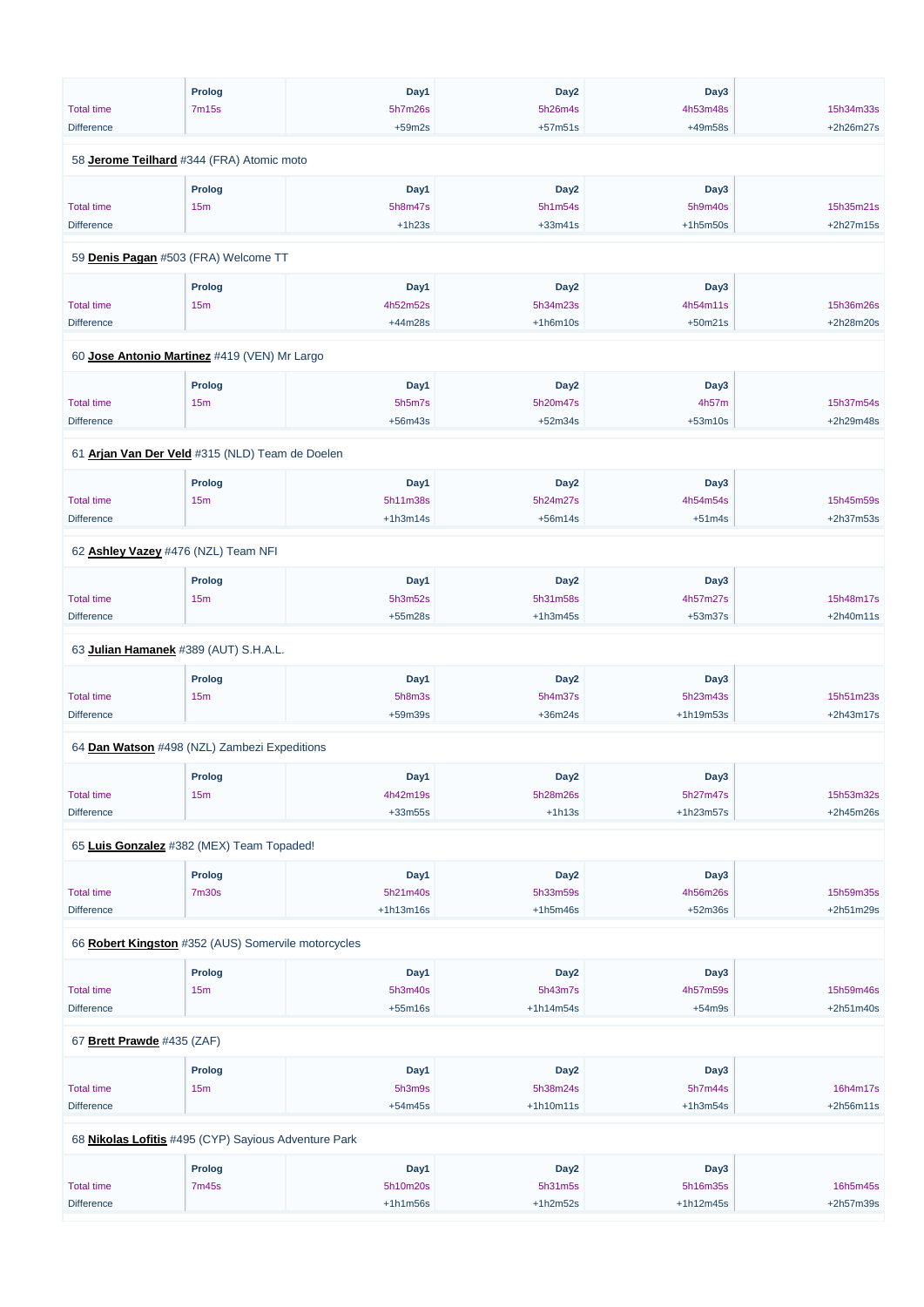|                   | 69 Jürgen Kruptschak #474 (AUT) MSC Enduro-Junkies    |             |                  |             |             |
|-------------------|-------------------------------------------------------|-------------|------------------|-------------|-------------|
|                   | <b>Prolog</b>                                         | Day1        | Day <sub>2</sub> | Day3        |             |
| <b>Total time</b> | 15m                                                   | 5h18m17s    | 5h26m34s         | 5h6m47s     | 16h6m38s    |
| <b>Difference</b> |                                                       | $+1h9m53s$  | $+58m21s$        | $+1h2m57s$  | +2h58m32s   |
|                   | 70 Sebastian Valls #501 () Revolution Bikes Guatemala |             |                  |             |             |
|                   | <b>Prolog</b>                                         | Day1        | Day <sub>2</sub> | Day3        |             |
| <b>Total time</b> | 12m45s                                                | 5h34m28s    | 5h34m7s          | 4h50m32s    | 16h11m52s   |
| <b>Difference</b> |                                                       | $+1h26m4s$  | $+1h5m54s$       | $+46m42s$   | $+3h3m46s$  |
|                   | 71 Christian Hill #455 (NZL) Team NFI                 |             |                  |             |             |
|                   | <b>Prolog</b>                                         | Day1        | Day <sub>2</sub> | Day3        |             |
| <b>Total time</b> | 15m                                                   | 5h3m4s      | 5h42m49s         | 5h16m37s    | 16h17m30s   |
| <b>Difference</b> |                                                       | $+54m40s$   | $+1h14m36s$      | $+1h12m47s$ | $+3h9m24s$  |
|                   | 72 Matthias Trenz #473 (DEU) BSN racing               |             |                  |             |             |
|                   | <b>Prolog</b>                                         | Day1        | Day <sub>2</sub> | Day3        |             |
| <b>Total time</b> | 15m                                                   | 5h3m9s      | 5h50m38s         | 5h12m59s    | 16h21m46s   |
| <b>Difference</b> |                                                       | $+54m45s$   | +1h22m25s        | $+1h9m9s$   | +3h13m40s   |
|                   | 73 Sven Kümmel #472 (DEU) MSC Marbach                 |             |                  |             |             |
|                   | <b>Prolog</b>                                         | Day1        | Day <sub>2</sub> | Day3        |             |
| <b>Total time</b> | 15m                                                   | 5h10m18s    | 5h35m20s         | 5h21m39s    | 16h22m17s   |
| <b>Difference</b> |                                                       | $+1h1m54s$  | $+1h7m7s$        | $+1h17m49s$ | $+3h14m11s$ |
|                   | 74 Nicholas Kirk #459 (AUS) Kirk Constructions        |             |                  |             |             |
|                   | <b>Prolog</b>                                         | Day1        | Day <sub>2</sub> | Day3        |             |
| <b>Total time</b> | 11m30s                                                | 5h25m45s    | 5h32m50s         | 5h14m10s    | 16h24m15s   |
| <b>Difference</b> |                                                       | $+1h17m21s$ | $+1h4m37s$       | $+1h10m20s$ | +3h16m9s    |
|                   | 75 Tobias Schulze #335 (DEU) Ride Xpower              |             |                  |             |             |
|                   | <b>Prolog</b>                                         | Day1        | Day <sub>2</sub> | Day3        |             |
| <b>Total time</b> | 15 <sub>m</sub>                                       | 5h21m46s    | 5h56m41s         | 4h55m6s     | 16h28m33s   |
| <b>Difference</b> |                                                       | +1h13m22s   | +1h28m28s        | $+51m16s$   | +3h20m27s   |
|                   | 76 Bogomil Kasabov #415 (BGR) Sport Camps France      |             |                  |             |             |
|                   | Prolog                                                | Day1        | Day <sub>2</sub> | Day3        |             |
| <b>Total time</b> | 15 <sub>m</sub>                                       | 5h11m59s    | 5h35m14s         | 5h28m31s    | 16h30m44s   |
| <b>Difference</b> |                                                       | $+1h3m35s$  | $+1h7m1s$        | $+1h24m41s$ | +3h22m38s   |
|                   | 77 Andreas Igl #336 (DEU) Captain Chaos Racing        |             |                  |             |             |
|                   | <b>Prolog</b>                                         | Day1        | Day <sub>2</sub> | Day3        |             |
| <b>Total time</b> | 7m                                                    | 6h39m50s    | 5h15m39s         | 4h29m36s    | 16h32m5s    |
| <b>Difference</b> |                                                       | +2h31m26s   | $+47m26s$        | $+25m46s$   | +3h23m59s   |
|                   |                                                       |             |                  |             |             |

78 **[Jamie Black](https://www.redbullromaniacs.com/for-competitors/profile/?e=rbr2019&b=397)** #397 (GBR) JB racing

|                                                     | <b>Prolog</b>   | Day1        | Day <sub>2</sub> | Day3        |             |  |  |  |
|-----------------------------------------------------|-----------------|-------------|------------------|-------------|-------------|--|--|--|
| <b>Total time</b>                                   | 10 <sub>m</sub> | 5h33m9s     | 5h46m58s         | 5h5m21s     | 16h35m28s   |  |  |  |
| <b>Difference</b>                                   |                 | $+1h24m45s$ | $+1h18m45s$      | $+1h1m31s$  | $+3h27m22s$ |  |  |  |
| 79 Jose Alejandro Cisneros #411 (MEX) TEAM CISNEROS |                 |             |                  |             |             |  |  |  |
|                                                     | Prolog          | Day1        | Day <sub>2</sub> | Day3        |             |  |  |  |
| <b>Total time</b>                                   | 15 <sub>m</sub> | 5h8m59s     | 6h3m18s          | 5h8m34s     | 16h35m51s   |  |  |  |
| <b>Difference</b>                                   |                 | $+1h35s$    | $+1h35m5s$       | $+1h4m44s$  | $+3h27m45s$ |  |  |  |
| 80 Rodrigo Zuccon #320 (BRA) Jarva Racing /Mitas    |                 |             |                  |             |             |  |  |  |
|                                                     | <b>Prolog</b>   | Day1        | Day <sub>2</sub> | Day3        |             |  |  |  |
| <b>Total time</b>                                   | 15m             | 5h20m16s    | 5h48m40s         | 5h17m7s     | 16h41m3s    |  |  |  |
| <b>Difference</b>                                   |                 | $+1h11m52s$ | $+1h20m27s$      | $+1h13m17s$ | $+3h32m57s$ |  |  |  |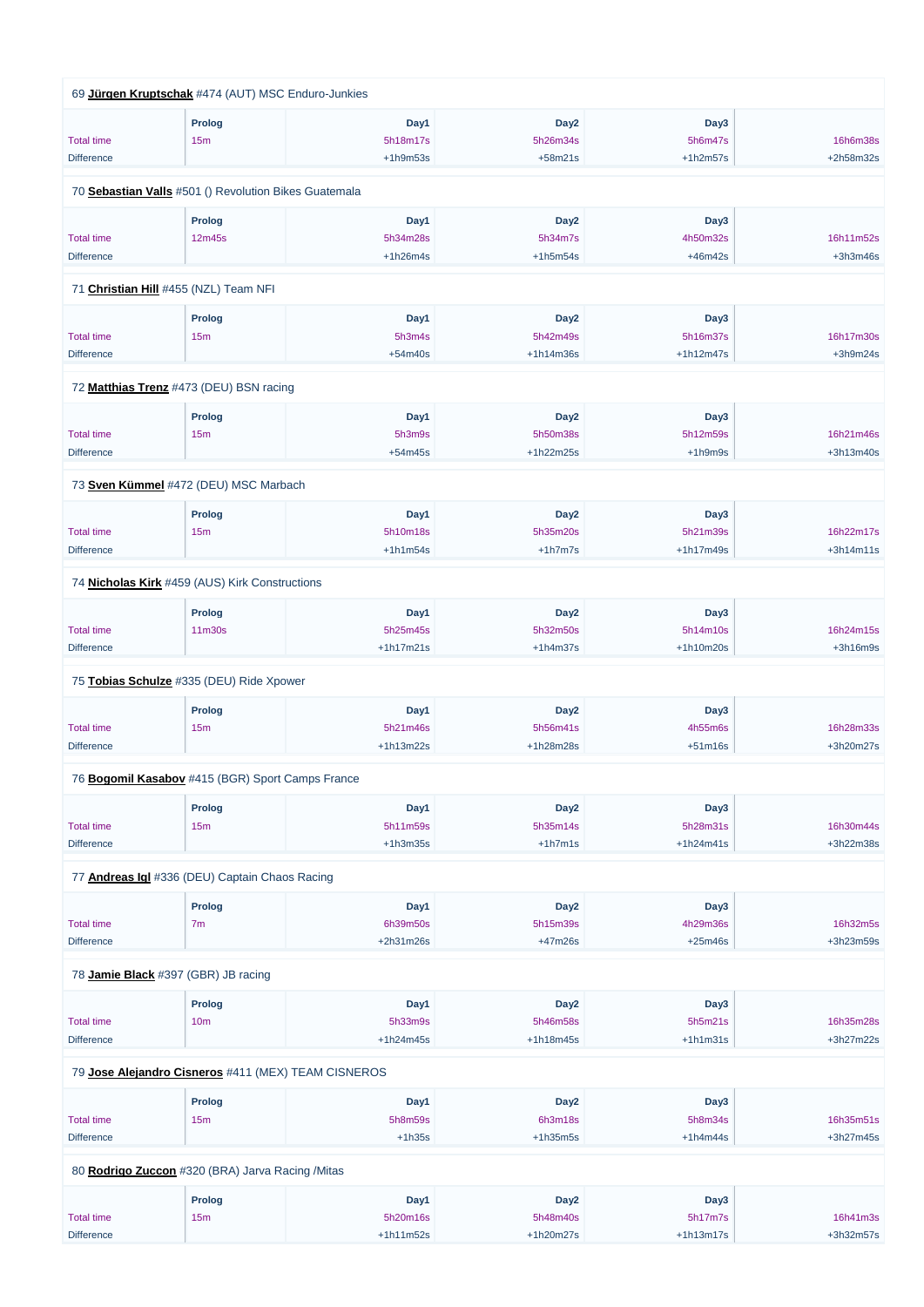| 81 Scott Booth #321 (GBR) Booth                           |                 |             |                  |             |            |
|-----------------------------------------------------------|-----------------|-------------|------------------|-------------|------------|
|                                                           | <b>Prolog</b>   | Day1        | Day <sub>2</sub> | Day3        |            |
| <b>Total time</b>                                         | 15m             | 5h28m21s    | 5h34m47s         | 5h23m5s     | 16h41m13s  |
| <b>Difference</b>                                         |                 | +1h19m57s   | $+1h6m34s$       | $+1h19m15s$ | $+3h33m7s$ |
|                                                           |                 |             |                  |             |            |
| 82 Fausto Perez #414 (MEX) Beta Mexico                    |                 |             |                  |             |            |
|                                                           | <b>Prolog</b>   | Day1        | Day <sub>2</sub> | Day3        |            |
| <b>Total time</b>                                         | 15 <sub>m</sub> | 5h25m49s    | 5h41m10s         | 5h22m57s    | 16h44m56s  |
| <b>Difference</b>                                         |                 | $+1h17m25s$ | $+1h12m57s$      | $+1h19m7s$  | +3h36m50s  |
|                                                           |                 |             |                  |             |            |
| 83 Angelo Gambino #388 (ITA) Enduroblogger                |                 |             |                  |             |            |
|                                                           | <b>Prolog</b>   | Day1        | Day <sub>2</sub> | Day3        |            |
| <b>Total time</b>                                         | 15 <sub>m</sub> | 5h29m13s    | 5h46m52s         | 5h24m49s    | 16h55m54s  |
| <b>Difference</b>                                         |                 | +1h20m49s   | +1h18m39s        | +1h20m59s   | +3h47m48s  |
| 84 James Brown #390 (GBR) RetroTrials.com / SCMCC         |                 |             |                  |             |            |
|                                                           |                 |             |                  |             |            |
|                                                           | <b>Prolog</b>   | Day1        | Day <sub>2</sub> | Day3        |            |
| <b>Total time</b>                                         | 15 <sub>m</sub> | 5h19m4s     | 5h42m37s         | 5h40m2s     | 16h56m43s  |
| <b>Difference</b>                                         |                 | $+1h10m40s$ | $+1h14m24s$      | +1h36m12s   | +3h48m37s  |
| 85 Eduard Socaci #462 (ROU) Go Racing Bucuresti           |                 |             |                  |             |            |
|                                                           | Prolog          | Day1        | Day <sub>2</sub> | Day3        |            |
| <b>Total time</b>                                         | 15 <sub>m</sub> | 5h21m25s    | 5h26m44s         | 5h53m38s    | 16h56m47s  |
| <b>Difference</b>                                         |                 | $+1h13m1s$  | $+58m31s$        | +1h49m48s   | +3h48m41s  |
|                                                           |                 |             |                  |             |            |
| 86 Santiago Creel #314 (MEX) Monkey Business              |                 |             |                  |             |            |
|                                                           | <b>Prolog</b>   | Day1        | Day <sub>2</sub> | Day3        |            |
| <b>Total time</b>                                         | 15m             | 5h6m35s     | 5h40m37s         | 5h56m21s    | 16h58m33s  |
| <b>Difference</b>                                         |                 | $+58m11s$   | $+1h12m24s$      | $+1h52m31s$ | +3h50m27s  |
| 87 Philip Roper #392 (GBR) Indigo Decals / Jim Aim Racing |                 |             |                  |             |            |
|                                                           |                 |             |                  |             |            |
|                                                           | <b>Prolog</b>   | Day1        | Day <sub>2</sub> | Day3        |            |
| <b>Total time</b>                                         | 12m30s          | 5h19m52s    | 5h38m32s         | 5h50m53s    | 17h1m47s   |
| <b>Difference</b>                                         |                 | +1h11m28s   | $+1h10m19s$      | $+1h47m3s$  | +3h53m41s  |
|                                                           |                 |             |                  |             |            |
| 88 Albert Kostenko #421 (RUS) Chelgas                     |                 |             |                  |             |            |
|                                                           | <b>Prolog</b>   | Day1        | Day <sub>2</sub> | Day3        |            |
| <b>Total time</b>                                         | 15m             | 5h41m25s    | 5h50m6s          | 5h15m39s    | 17h2m10s   |
| <b>Difference</b>                                         |                 | $+1h33m1s$  | $+1h21m53s$      | $+1h11m49s$ | $+3h54m4s$ |
| 89 Jos Voncken #467 (NLD) benedco                         |                 |             |                  |             |            |
|                                                           | <b>Prolog</b>   | Day1        | Day <sub>2</sub> | Day3        |            |
| <b>Total time</b>                                         | 15 <sub>m</sub> | 5h31m4s     | 5h49m2s          | 5h31m18s    | 17h6m24s   |
| <b>Difference</b>                                         |                 | $+1h22m40s$ | +1h20m49s        | +1h27m28s   | +3h58m18s  |
|                                                           |                 |             |                  |             |            |

90 **[Markus Pfannenstein](https://www.redbullromaniacs.com/for-competitors/profile/?e=rbr2019&b=368)** #368 (DEU) Captain Chaos Racing

| Prolog          | Day1        | Day <sub>2</sub>                              | Day3        |            |
|-----------------|-------------|-----------------------------------------------|-------------|------------|
| 15 <sub>m</sub> | 5h11m56s    | 5h49m6s                                       | 5h52m24s    | 17h8m26s   |
|                 | $+1h3m32s$  | $+1h20m53s$                                   | $+1h48m34s$ | $+4h20s$   |
| Prolog          | Day1        | Day <sub>2</sub>                              | Day3        |            |
|                 |             |                                               |             |            |
| 15m             | 5h20m3s     | 6h1m9s                                        | 5h34m5s     | 17h10m17s  |
|                 | $+1h11m39s$ | $+1h32m56s$                                   | $+1h30m15s$ | $+4h2m11s$ |
|                 |             | 91 Vincent Vanderheyde #468 (BEL) DE SLEKSKES |             |            |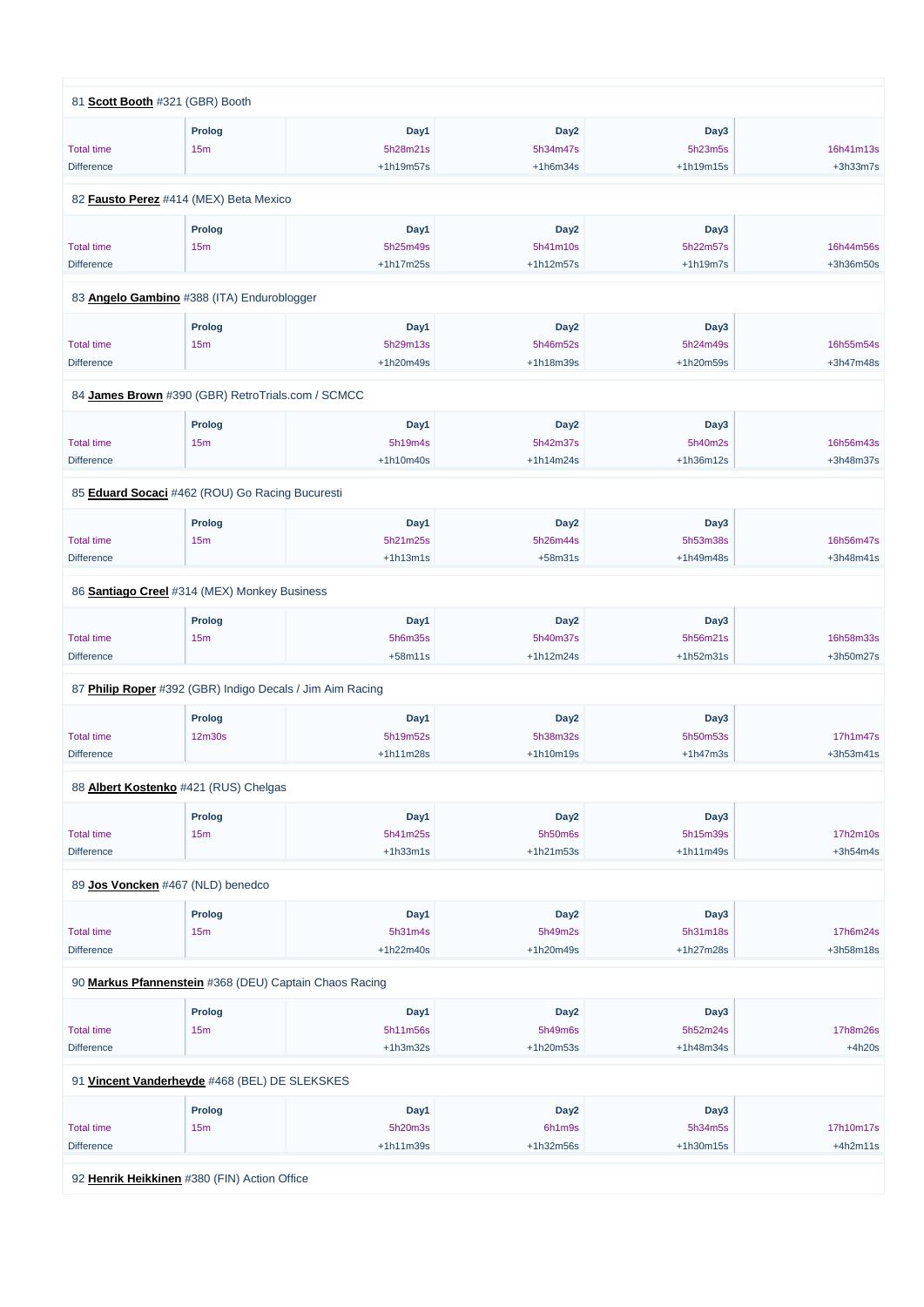|                                                         | <b>Prolog</b>                    | Day1                                                          | Day <sub>2</sub> | Day3        |            |
|---------------------------------------------------------|----------------------------------|---------------------------------------------------------------|------------------|-------------|------------|
| <b>Total time</b>                                       | 15 <sub>m</sub>                  | 5h42m25s                                                      | 5h48m27s         | 5h25m46s    | 17h11m38s  |
| <b>Difference</b>                                       |                                  | $+1h34m1s$                                                    | $+1h20m14s$      | +1h21m56s   | $+4h3m32s$ |
|                                                         |                                  |                                                               |                  |             |            |
|                                                         |                                  | 93 Dwayne Affleck #386 (AUS) Reddot extreme / Moto Empire     |                  |             |            |
|                                                         | <b>Prolog</b>                    | Day1                                                          | Day <sub>2</sub> | Day3        |            |
| <b>Total time</b>                                       | 15m                              | 5h16m16s                                                      | 6h9m21s          | 5h32m38s    | 17h13m15s  |
| <b>Difference</b>                                       |                                  | $+1h7m52s$                                                    | $+1h41m8s$       | +1h28m48s   | $+4h5m9s$  |
|                                                         |                                  |                                                               |                  |             |            |
| 94 Ingo Kowatsch #371 (AUT) EMC Carinthia               |                                  |                                                               |                  |             |            |
|                                                         | Prolog                           | Day1                                                          | Day <sub>2</sub> | Day3        |            |
| <b>Total time</b>                                       | 15m                              | 5h50m42s                                                      | 5h47m58s         | 5h21m39s    | 17h15m19s  |
| <b>Difference</b>                                       |                                  | $+1h42m18s$                                                   | $+1h19m45s$      | $+1h17m49s$ | $+4h7m13s$ |
|                                                         |                                  |                                                               |                  |             |            |
| 95 Pierre Antoine Colombie #396 (FRA) Moto Team 81      |                                  |                                                               |                  |             |            |
|                                                         | Prolog                           | Day1                                                          | Day <sub>2</sub> | Day3        |            |
| <b>Total time</b>                                       | 15m                              | 5h17m58s                                                      | 5h59m52s         | 5h46m41s    | 17h19m31s  |
| <b>Difference</b>                                       |                                  | $+1h9m34s$                                                    | $+1h31m39s$      | $+1h42m51s$ | +4h11m25s  |
|                                                         |                                  |                                                               |                  |             |            |
|                                                         |                                  | 96 Lefteris Kourouyiannis #465 (CYP) LeftN'Ride/Sherco Cyprus |                  |             |            |
|                                                         | <b>Prolog</b>                    | Day1                                                          | Day <sub>2</sub> | Day3        |            |
| <b>Total time</b>                                       | 15 <sub>m</sub>                  | 5h1m45s                                                       | 6h13m1s          | 5h52m35s    | 17h22m21s  |
| <b>Difference</b>                                       |                                  | $+53m21s$                                                     | $+1h44m48s$      | +1h48m45s   | +4h14m15s  |
|                                                         |                                  |                                                               |                  |             |            |
| 97 Hendri Salim #341 () Megatech                        |                                  |                                                               |                  |             |            |
|                                                         | Prolog                           | Day1                                                          | Day <sub>2</sub> | Day3        |            |
| <b>Total time</b>                                       | 15 <sub>m</sub>                  | 5h34m24s                                                      | 6h4m21s          | 5h29m7s     | 17h22m52s  |
| <b>Difference</b>                                       |                                  | $+1h26m$                                                      | $+1h36m8s$       | $+1h25m17s$ | +4h14m46s  |
| 98 Paul Mapperson #477 (AUS) Acron industrial           |                                  |                                                               |                  |             |            |
|                                                         |                                  |                                                               |                  |             |            |
|                                                         | <b>Prolog</b>                    | Day1                                                          | Day <sub>2</sub> | Day3        |            |
| <b>Total time</b>                                       | 15 <sub>m</sub>                  | 5h23m13s                                                      | 5h56m59s         | 5h49m10s    | 17h24m22s  |
| <b>Difference</b>                                       |                                  | $+1h14m49s$                                                   | $+1h28m46s$      | $+1h45m20s$ | +4h16m16s  |
| 99 Miguel Angel Vargas Caballero #379 (ESP) team vargas |                                  |                                                               |                  |             |            |
|                                                         |                                  | Day1                                                          | Day <sub>2</sub> | Day3        |            |
| <b>Total time</b>                                       | <b>Prolog</b><br>15 <sub>m</sub> | 4h39m29s                                                      | 7h1m4s           | 5h30m48s    | 17h26m21s  |
| <b>Difference</b>                                       |                                  | $+31m5s$                                                      | $+2h32m51s$      | +1h26m58s   | +4h18m15s  |
|                                                         |                                  |                                                               |                  |             |            |
| 100 Willy Buchanan #452 (NZL) Forest Trail Events       |                                  |                                                               |                  |             |            |
|                                                         | <b>Prolog</b>                    | Day1                                                          | Day <sub>2</sub> | Day3        |            |
| <b>Total time</b>                                       | 15 <sub>m</sub>                  | 5h32m                                                         | 5h59m17s         | 5h47m19s    | 17h33m36s  |
| <b>Difference</b>                                       |                                  | +1h23m36s                                                     | $+1h31m4s$       | +1h43m29s   | +4h25m30s  |
|                                                         |                                  |                                                               |                  |             |            |
| 101 Nathan Mclean #478 (GBR)                            |                                  |                                                               |                  |             |            |
|                                                         |                                  |                                                               |                  |             |            |

| <b>Prolog</b> | Day1 | Day <sub>2</sub> | Day3 |  |
|---------------|------|------------------|------|--|
|               |      |                  |      |  |

| <b>Total time</b>         | 15m                                           | 5h27m11s    | 5h56m37s         | 5h56m33s          | 17h35m21s   |
|---------------------------|-----------------------------------------------|-------------|------------------|-------------------|-------------|
| <b>Difference</b>         |                                               | $+1h18m47s$ | $+1h28m24s$      | $+1h52m43s$       | $+4h27m15s$ |
|                           |                                               |             |                  |                   |             |
|                           | 102 Dirk Vanlaer #317 (NLD) CURO Pomptechniek |             |                  |                   |             |
|                           | <b>Prolog</b>                                 | Day1        | Day <sub>2</sub> | Day3              |             |
| <b>Total time</b>         | 15 <sub>m</sub>                               | 5h16m34s    | 6h4m19s          | 6h <sub>15s</sub> | 17h36m8s    |
| <b>Difference</b>         |                                               | $+1h8m10s$  | $+1h36m6s$       | $+1h56m25s$       | $+4h28m2s$  |
|                           |                                               |             |                  |                   |             |
| 103 Pat Cesari #324 (GBR) |                                               |             |                  |                   |             |
|                           | Prolog                                        | Day1        | Day <sub>2</sub> | Day3              |             |
| <b>Total time</b>         | 15m                                           | 5h30m14s    | 5h53m41s         | 5h58m39s          | 17h37m34s   |
| <b>Difference</b>         |                                               | $+1h21m50s$ | $+1h25m28s$      | $+1h54m49s$       | +4h29m28s   |
|                           |                                               |             |                  |                   |             |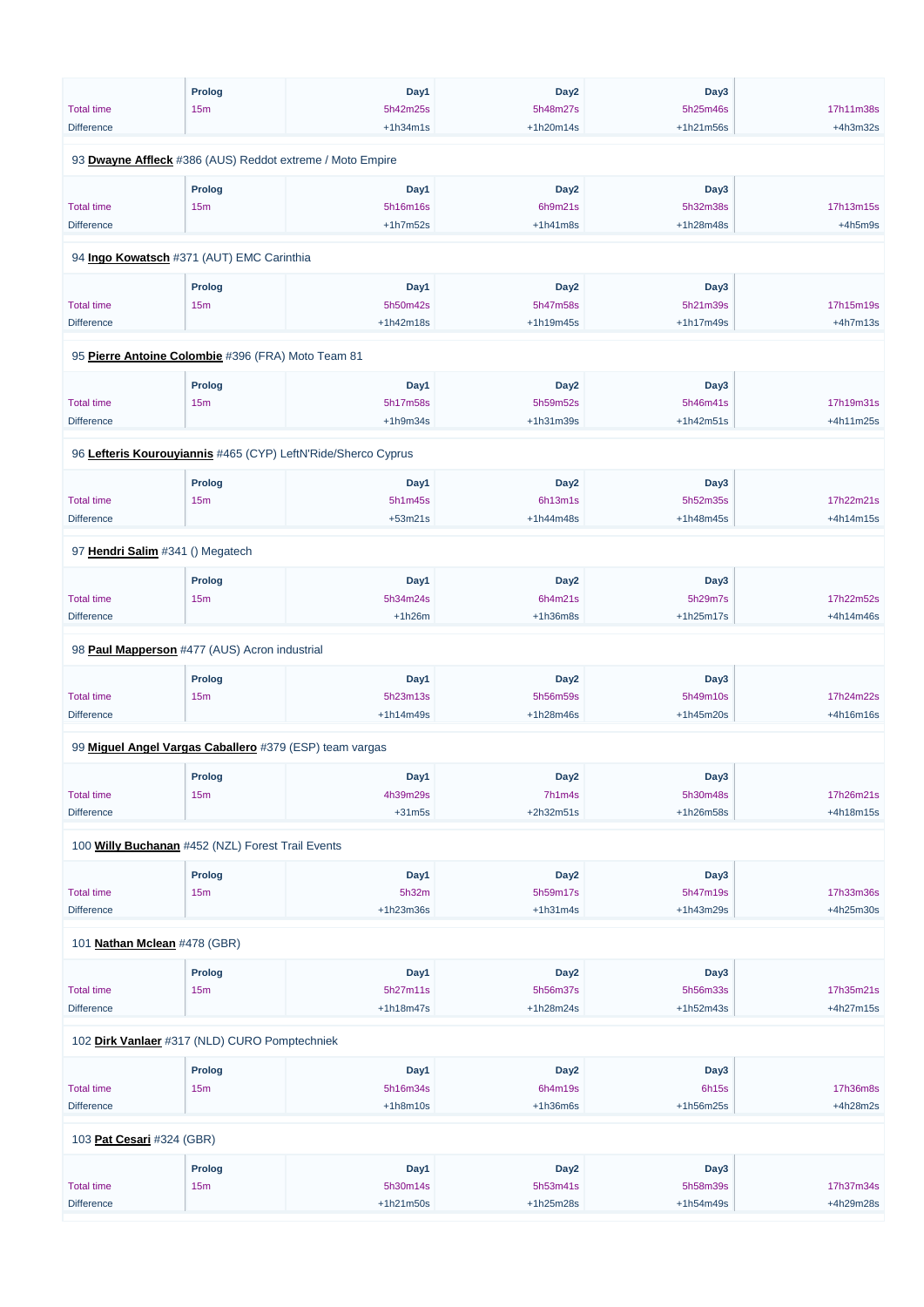|                   | 104 Pedro Esteves #443 (PRT) Casa Oliva/ 100 Domus Racing Team |             |                  |             |            |
|-------------------|----------------------------------------------------------------|-------------|------------------|-------------|------------|
|                   | <b>Prolog</b>                                                  | Day1        | Day <sub>2</sub> | Day3        |            |
| <b>Total time</b> | 15m                                                            | 5h38m17s    | 6h16m15s         | 5h32m25s    | 17h41m57s  |
| <b>Difference</b> |                                                                | +1h29m53s   | $+1h48m2s$       | +1h28m35s   | +4h33m51s  |
|                   | 105 Simon Nutter #423 (GBR) Eurotek KTM                        |             |                  |             |            |
|                   | <b>Prolog</b>                                                  | Day1        | Day <sub>2</sub> | Day3        |            |
| <b>Total time</b> | 15 <sub>m</sub>                                                | 5h27m       | 6h3m18s          | 6h4m13s     | 17h49m31s  |
| <b>Difference</b> |                                                                | $+1h18m36s$ | $+1h35m5s$       | $+2h23s$    | +4h41m25s  |
|                   | 106 Craig Roberts #348 (AUS) Rusty Demons                      |             |                  |             |            |
|                   | <b>Prolog</b>                                                  | Day1        | Day <sub>2</sub> | Day3        |            |
| <b>Total time</b> | 15m                                                            | 5h35m57s    | 6h27m41s         | 5h35m5s     | 17h53m43s  |
| <b>Difference</b> |                                                                | $+1h27m33s$ | +1h59m28s        | $+1h31m15s$ | +4h45m37s  |
|                   | 107 Hans Bindels #351 (NLD) benedco                            |             |                  |             |            |
|                   | <b>Prolog</b>                                                  | Day1        | Day <sub>2</sub> | Day3        |            |
| <b>Total time</b> | 15 <sub>m</sub>                                                | 5h24m38s    | 6h22m34s         | 5h52m22s    | 17h54m34s  |
| <b>Difference</b> |                                                                | $+1h16m14s$ | $+1h54m21s$      | +1h48m32s   | +4h46m28s  |
|                   |                                                                |             |                  |             |            |
|                   | 108 Jacob De Booij #489 (NLD) Bouwbedrijf U.Veenstra BV        |             |                  |             |            |
|                   | <b>Prolog</b>                                                  | Day1        | Day <sub>2</sub> | Day3        |            |
| <b>Total time</b> | 15m                                                            | 5h37m50s    | 6h8m29s          | 6h6m52s     | 18h8m11s   |
| <b>Difference</b> |                                                                | +1h29m26s   | $+1h40m16s$      | $+2h3m2s$   | $+5h5s$    |
|                   | 109 Callum Gibbons #490 (GBR) MJM groundwork's                 |             |                  |             |            |
|                   | <b>Prolog</b>                                                  | Day1        | Day <sub>2</sub> | Day3        |            |
| <b>Total time</b> | 15m                                                            | 5h46m55s    | 6h41m40s         | 5h30m53s    | 18h14m28s  |
| <b>Difference</b> |                                                                | $+1h38m31s$ | +2h13m27s        | $+1h27m3s$  | $+5h6m22s$ |
|                   | 110 Werner Zehnder #479 (DEU) Zehnder Strassenbau              |             |                  |             |            |
|                   | <b>Prolog</b>                                                  | Day1        | Day <sub>2</sub> | Day3        |            |
| <b>Total time</b> | 15 <sub>m</sub>                                                | 5h24m3s     | 6h19m36s         | 6h17m4s     | 18h15m43s  |
| <b>Difference</b> |                                                                | $+1h15m39s$ | $+1h51m23s$      | $+2h13m14s$ | $+5h7m37s$ |
|                   | 111 Nils Halvard Kringberg Nedberg #413 (NOR)                  |             |                  |             |            |
|                   | <b>Prolog</b>                                                  | Day1        | Day <sub>2</sub> | Day3        |            |
| <b>Total time</b> | 15m                                                            | 5h25m27s    | 6h45m14s         | 5h51m18s    | 18h16m59s  |
| <b>Difference</b> |                                                                | $+1h17m3s$  | $+2h17m1s$       | +1h47m28s   | $+5h8m53s$ |
|                   | 112 Wopke Hoekstra #318 (NLD) Hard Enduro Team Fryslân         |             |                  |             |            |
|                   |                                                                |             |                  |             |            |
|                   | <b>Prolog</b>                                                  | Day1        | Day <sub>2</sub> | Day3        |            |
| <b>Total time</b> | 15m                                                            | 5h38m40s    | 6h16m4s          | 6h17m52s    | 18h27m36s  |
| <b>Difference</b> |                                                                | $+1h30m16s$ | $+1h47m51s$      | $+2h14m2s$  | +5h19m30s  |
|                   |                                                                |             |                  |             |            |

113 **[Martin Kessler](https://www.redbullromaniacs.com/for-competitors/profile/?e=rbr2019&b=325)** #325 (DEU) MSC Marbach

|                                                             | <b>Prolog</b>   | Day1        | Day <sub>2</sub> | Day3        |             |  |  |  |
|-------------------------------------------------------------|-----------------|-------------|------------------|-------------|-------------|--|--|--|
| <b>Total time</b>                                           | 15 <sub>m</sub> | 5h57m38s    | 6h45m14s         | 5h45m4s     | 18h42m56s   |  |  |  |
| <b>Difference</b>                                           |                 | $+1h49m14s$ | $+2h17m1s$       | $+1h41m14s$ | $+5h34m50s$ |  |  |  |
| 114 Filippo Ippolito #408 (ITA) Camel Attack Extreme Team   |                 |             |                  |             |             |  |  |  |
|                                                             | <b>Prolog</b>   | Day1        | Day <sub>2</sub> | Day3        |             |  |  |  |
| <b>Total time</b>                                           | 15m             | 5h45m42s    | 6h40m4s          | 6h9m39s     | 18h50m25s   |  |  |  |
| <b>Difference</b>                                           |                 | $+1h37m18s$ | $+2h11m51s$      | $+2h5m49s$  | $+5h42m19s$ |  |  |  |
| 115 <b>Adriaan Kentrop</b> #488 (NLD) Amco Roke Racing Team |                 |             |                  |             |             |  |  |  |
|                                                             | <b>Prolog</b>   | Day1        | Day <sub>2</sub> | Day3        |             |  |  |  |
| Total time                                                  | 9m45s           | 5h23m9s     | 6h26m40s         | 6h51m16s    | 18h50m50s   |  |  |  |
| <b>Difference</b>                                           |                 | $+1h14m45s$ | +1h58m27s        | $+2h47m26s$ | $+5h42m44s$ |  |  |  |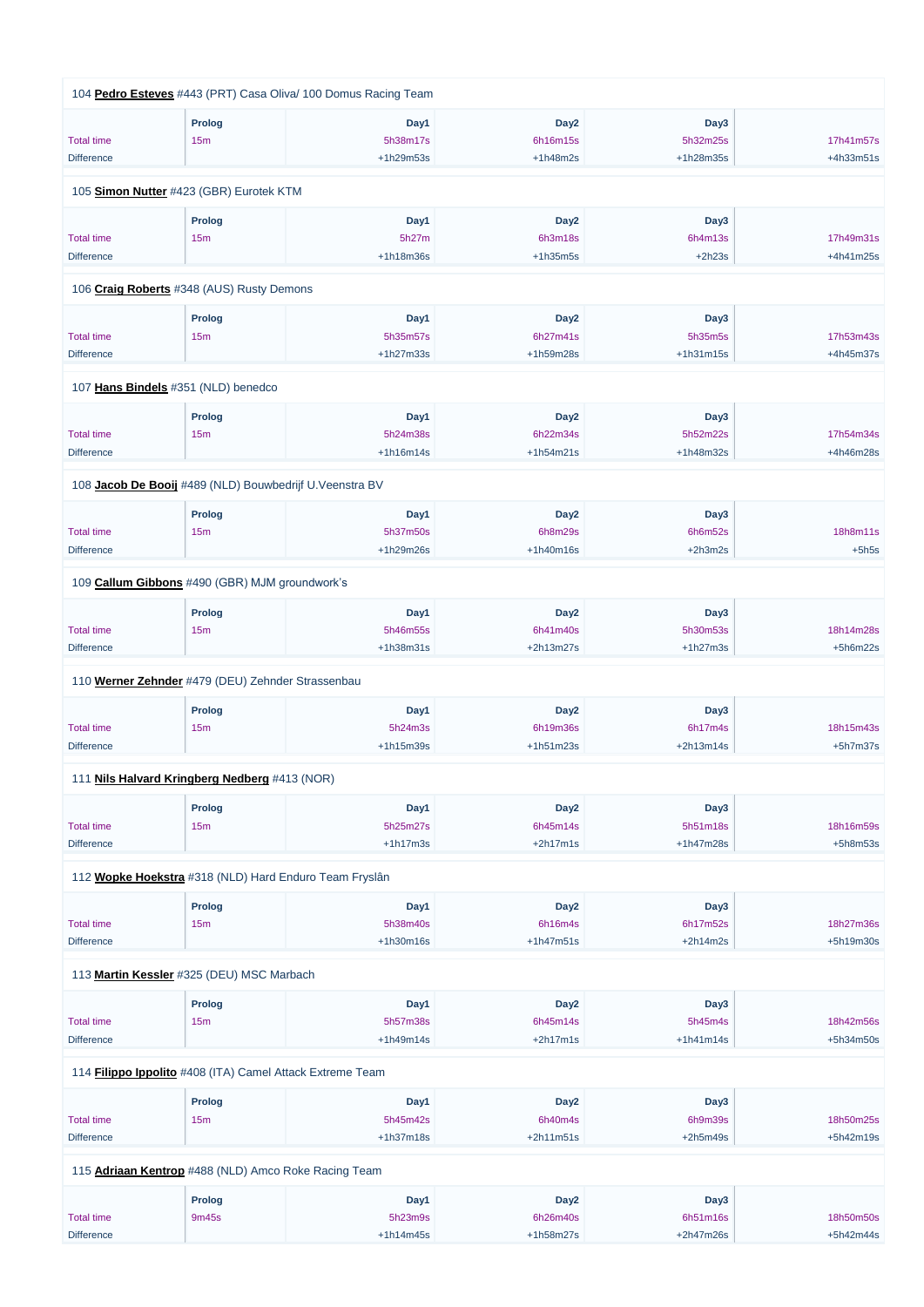|                   | 116 Uwe Flath #369 (DEU) Team Dachs                |             |                  |             |           |
|-------------------|----------------------------------------------------|-------------|------------------|-------------|-----------|
|                   |                                                    | Day1        | Day <sub>2</sub> | Day3        |           |
|                   | <b>Prolog</b>                                      |             |                  |             |           |
| <b>Total time</b> | 15 <sub>m</sub>                                    | 5h54m7s     | 6h25m8s          | 6h20m16s    | 18h54m31s |
| <b>Difference</b> |                                                    | $+1h45m43s$ | +1h56m55s        | +2h16m26s   | +5h46m25s |
|                   | 117 Jari Mutikainen #326 (FIN)                     |             |                  |             |           |
|                   | <b>Prolog</b>                                      | Day1        | Day <sub>2</sub> | Day3        |           |
| <b>Total time</b> | 15m                                                | 5h54m4s     | 6h25m5s          | 6h22m29s    | 18h56m38s |
| <b>Difference</b> |                                                    | $+1h45m40s$ | +1h56m52s        | +2h18m39s   | +5h48m32s |
|                   |                                                    |             |                  |             |           |
|                   | 118 Roy Janssen #345 (NLD) Sixpointtwo Hard Enduro |             |                  |             |           |
|                   | <b>Prolog</b>                                      | Day1        | Day <sub>2</sub> | Day3        |           |
| <b>Total time</b> | 15 <sub>m</sub>                                    | 5h52m14s    | 7h35m7s          | 5h18m7s     | 19h28s    |
| <b>Difference</b> |                                                    | $+1h43m50s$ | $+3h6m54s$       | $+1h14m17s$ | +5h52m22s |
|                   | 119 Tobias Muck #322 (DEU) ATM Racing              |             |                  |             |           |
|                   |                                                    |             |                  |             |           |
|                   | <b>Prolog</b>                                      | Day1        | Day <sub>2</sub> | Day3        |           |
| <b>Total time</b> | 15m                                                | 5h28m3s     | 6h33m56s         | 6h44m39s    | 19h1m38s  |
| <b>Difference</b> |                                                    | +1h19m39s   | $+2h5m43s$       | +2h40m49s   | +5h53m32s |
|                   | 120 Florian Wegmann #484 (AUT) Euro Motors Graz    |             |                  |             |           |
|                   | <b>Prolog</b>                                      | Day1        | Day <sub>2</sub> | Day3        |           |
| <b>Total time</b> | 9m15s                                              | 5h37m23s    | 6h43m32s         | 6h38m49s    | 19h8m59s  |
| <b>Difference</b> |                                                    | +1h28m59s   | $+2h15m19s$      | +2h34m59s   | $+6h53s$  |
|                   |                                                    |             |                  |             |           |
|                   | 121 Robert Absmanner #365 (AUT) Mopeibuam          |             |                  |             |           |
|                   | <b>Prolog</b>                                      | Day1        | Day <sub>2</sub> | Day3        |           |
| <b>Total time</b> | 15m                                                | 5h49m33s    | 6h31m18s         | 6h46m30s    | 19h22m21s |
| <b>Difference</b> |                                                    | $+1h41m9s$  | $+2h3m5s$        | +2h42m40s   | +6h14m15s |
|                   | 122 Peter Wuth #409 (AUT) Enduroklub W7            |             |                  |             |           |
|                   |                                                    |             |                  |             |           |
|                   | Prolog                                             | Day1        | Day <sub>2</sub> | Day3        |           |
| <b>Total time</b> | 15 <sub>m</sub>                                    | 5h44m32s    | 6h52m7s          | 6h39m6s     | 19h30m45s |
| <b>Difference</b> |                                                    | $+1h36m8s$  | +2h23m54s        | $+2h35m16s$ | +6h22m39s |
|                   | 123 Markus Wagner #410 (AUT) KTM Baumschlager      |             |                  |             |           |
|                   | <b>Prolog</b>                                      | Day1        | Day <sub>2</sub> | Day3        |           |
| <b>Total time</b> | 15 <sub>m</sub>                                    | 5h56m27s    | 6h40m12s         | 6h46m11s    | 19h37m50s |
| <b>Difference</b> |                                                    | $+1h48m3s$  | +2h11m59s        | $+2h42m21s$ | +6h29m44s |
|                   |                                                    |             |                  |             |           |
|                   | 124 Luis Jorge Moreno Garza #426 (MEX) BETA MEXICO |             |                  |             |           |
|                   | Prolog                                             | Day1        | Day <sub>2</sub> | Day3        |           |
| <b>Total time</b> | 15 <sub>m</sub>                                    | 5h48m5s     | 6h46m50s         | 6h59m44s    | 19h49m39s |
| <b>Difference</b> |                                                    | +1h39m41s   | +2h18m37s        | +2h55m54s   | +6h41m33s |
|                   |                                                    |             |                  |             |           |

125 **[Florian Grauvogl](https://www.redbullromaniacs.com/for-competitors/profile/?e=rbr2019&b=404)** #404 (DEU) rideXpower

| .                 |                                         |             |                  |             |             |  |
|-------------------|-----------------------------------------|-------------|------------------|-------------|-------------|--|
|                   | Prolog                                  | Day1        | Day <sub>2</sub> | Day3        |             |  |
| <b>Total time</b> | 15m                                     | 6h7m16s     | 6h39m3s          | 6h52m29s    | 19h53m48s   |  |
| <b>Difference</b> |                                         | $+1h58m52s$ | $+2h10m50s$      | $+2h48m39s$ | $+6h45m42s$ |  |
|                   |                                         |             |                  |             |             |  |
|                   | 126 Adam Keil #481 (GBR) ATK Removals   |             |                  |             |             |  |
|                   | Prolog                                  | Day1        | Day <sub>2</sub> | Day3        |             |  |
| <b>Total time</b> | 15m                                     | 5h57m36s    | 6h45m24s         | 6h59m24s    | 19h57m24s   |  |
| <b>Difference</b> |                                         | $+1h49m12s$ | $+2h17m11s$      | $+2h55m34s$ | $+6h49m18s$ |  |
|                   |                                         |             |                  |             |             |  |
|                   | 127 Graydon Ilderton #505 (ZAF) Nomadik |             |                  |             |             |  |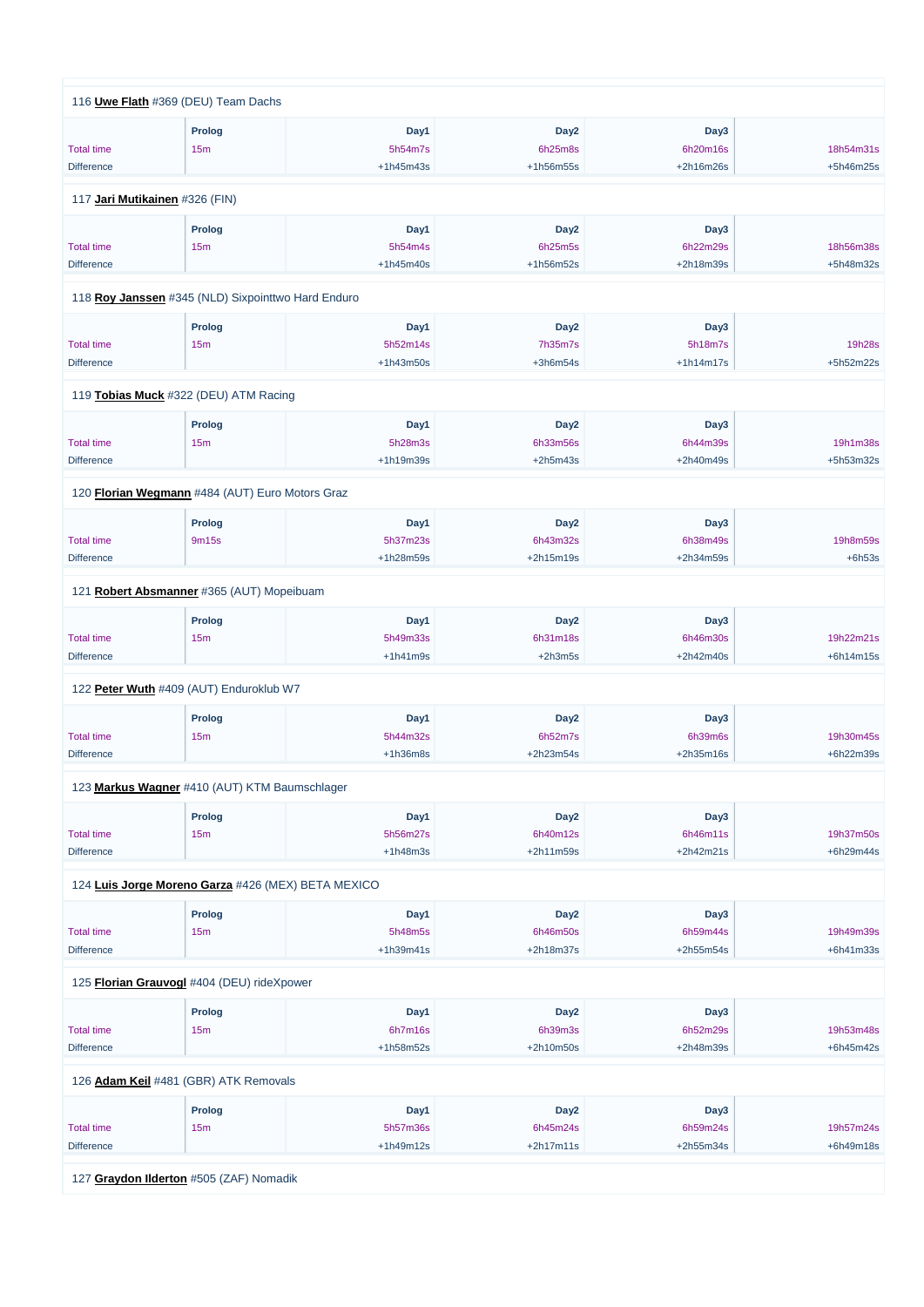|                                                       | Prolog          | Day1                                                       | Day <sub>2</sub> | Day3        |            |
|-------------------------------------------------------|-----------------|------------------------------------------------------------|------------------|-------------|------------|
| <b>Total time</b>                                     | 15m             | 5h45m36s                                                   | 7h23m56s         | 6h33m44s    | 19h58m16s  |
| <b>Difference</b>                                     |                 | $+1h37m12s$                                                | +2h55m43s        | +2h29m54s   | +6h50m10s  |
|                                                       |                 |                                                            |                  |             |            |
| 128 Geoff Brigden #492 (GBR) Gbpanelcraft             |                 |                                                            |                  |             |            |
|                                                       | <b>Prolog</b>   | Day1                                                       | Day <sub>2</sub> | Day3        |            |
| <b>Total time</b>                                     | 15m             | 5h45m22s                                                   | 7h12m34s         | 6h50m1s     | 20h2m57s   |
| <b>Difference</b>                                     |                 | +1h36m58s                                                  | $+2h44m21s$      | $+2h46m11s$ | +6h54m51s  |
|                                                       |                 |                                                            |                  |             |            |
|                                                       |                 | 129 Magnus Johannessen Hoel #406 (NOR) Star Motor Enduro   |                  |             |            |
|                                                       | Prolog          | Day1                                                       | Day <sub>2</sub> | Day3        |            |
| <b>Total time</b>                                     | 15m             | 5h53m29s                                                   | 7h20m4s          | 6h34m48s    | 20h3m21s   |
| <b>Difference</b>                                     |                 | $+1h45m5s$                                                 | $+2h51m51s$      | +2h30m58s   | +6h55m15s  |
|                                                       |                 |                                                            |                  |             |            |
| 130 Denis Rusanovich #349 (RUS) Hard Enduro Kamchatka |                 |                                                            |                  |             |            |
|                                                       | Prolog          | Day1                                                       | Day <sub>2</sub> | Day3        |            |
| <b>Total time</b>                                     | 15 <sub>m</sub> | 6h9m24s                                                    | 6h51m54s         | 6h56m40s    | 20h12m58s  |
| <b>Difference</b>                                     |                 | $+2h1m$                                                    | $+2h23m41s$      | +2h52m50s   | $+7h4m52s$ |
|                                                       |                 |                                                            |                  |             |            |
| 131 Peet Van Saase #471 (NLD) Team de Doelen          |                 |                                                            |                  |             |            |
|                                                       | Prolog          | Day1                                                       | Day <sub>2</sub> | Day3        |            |
| <b>Total time</b>                                     | 10m45s          | 5h57m5s                                                    | 6h30m53s         | 7h35m4s     | 20h13m47s  |
| <b>Difference</b>                                     |                 | $+1h48m41s$                                                | $+2h2m40s$       | +3h31m14s   | $+7h5m41s$ |
|                                                       |                 |                                                            |                  |             |            |
| AB <sub>3</sub>                                       |                 |                                                            |                  |             |            |
| 132 Roberto Dauria #346 (ITA) Team Fava               |                 |                                                            |                  |             |            |
|                                                       |                 |                                                            |                  |             |            |
|                                                       | <b>Prolog</b>   | Day1                                                       | Day <sub>2</sub> | Day3        |            |
| <b>Total time</b>                                     | 15 <sub>m</sub> | 6h11s                                                      | 7h24m7s          | 6h36m19s    | 20h15m37s  |
| <b>Difference</b>                                     |                 | $+1h51m47s$                                                | +2h55m54s        | +2h32m29s   | $+7h7m31s$ |
|                                                       |                 | 133 Sergio Jose Canales Diaz #342 (MEX) Beta Racing Mexico |                  |             |            |
|                                                       | <b>Prolog</b>   | Day1                                                       | Day <sub>2</sub> | Day3        |            |
| <b>Total time</b>                                     | 15m             | 5h48m53s                                                   | 6h46m47s         | 7h29m19s    | 20h19m59s  |
| <b>Difference</b>                                     |                 | +1h40m29s                                                  | +2h18m34s        | +3h25m29s   | +7h11m53s  |
|                                                       |                 |                                                            |                  |             |            |
| AB <sub>3</sub>                                       |                 |                                                            |                  |             |            |
| 134 Orr Peless #340 (ISR)                             |                 |                                                            |                  |             |            |
|                                                       | Prolog          | Day1                                                       | Day <sub>2</sub> | Day3        |            |
| <b>Total time</b>                                     | 15m             | 5h51m54s                                                   | 6h50m50s         | 7h33m12s    | 20h30m56s  |
| <b>Difference</b>                                     |                 | +1h43m30s                                                  | +2h22m37s        | +3h29m22s   | +7h22m50s  |
| AB <sub>3</sub>                                       |                 |                                                            |                  |             |            |
|                                                       |                 |                                                            |                  |             |            |
| 135 Aliaksandr Shunkou #445 (BLR) Bulba Enduro        |                 |                                                            |                  |             |            |
|                                                       |                 |                                                            |                  |             |            |
|                                                       | <b>Prolog</b>   | Day1                                                       | Day <sub>2</sub> | Day3        |            |

Total time

15m

8h12m43s

6h44m36s

5h50m9s

21h2m28s

| <b>Difference</b>                  |                 | $+4h4m19s$                                               | $+2h16m23s$      | $+1h46m19s$ | +7h54m22s   |
|------------------------------------|-----------------|----------------------------------------------------------|------------------|-------------|-------------|
| AB1                                |                 |                                                          |                  |             |             |
| 136 <b>Andreas Lips</b> #391 (DEU) |                 |                                                          |                  |             |             |
|                                    | Prolog          | Day1                                                     | Day <sub>2</sub> | Day3        |             |
| <b>Total time</b>                  | 15m             | 6h14m29s                                                 | 7h40m16s         | 6h53m4s     | 21h2m49s    |
| <b>Difference</b>                  |                 | $+2h6m5s$                                                | $+3h12m3s$       | $+2h49m14s$ | $+7h54m43s$ |
|                                    |                 | 137 Hector Rubio Santamaria #407 (ESP) M.C. BURGOS SPORT |                  |             |             |
|                                    | <b>Prolog</b>   | Day1                                                     | Day <sub>2</sub> | Day3        |             |
| <b>Total time</b>                  | 15 <sub>m</sub> | 6h11m17s                                                 | 7h35m13s         | 7h25m50s    | 21h27m20s   |
| <b>Difference</b>                  |                 | $+2h2m53s$                                               | $+3h7m$          | $+3h22m$    | $+8h19m14s$ |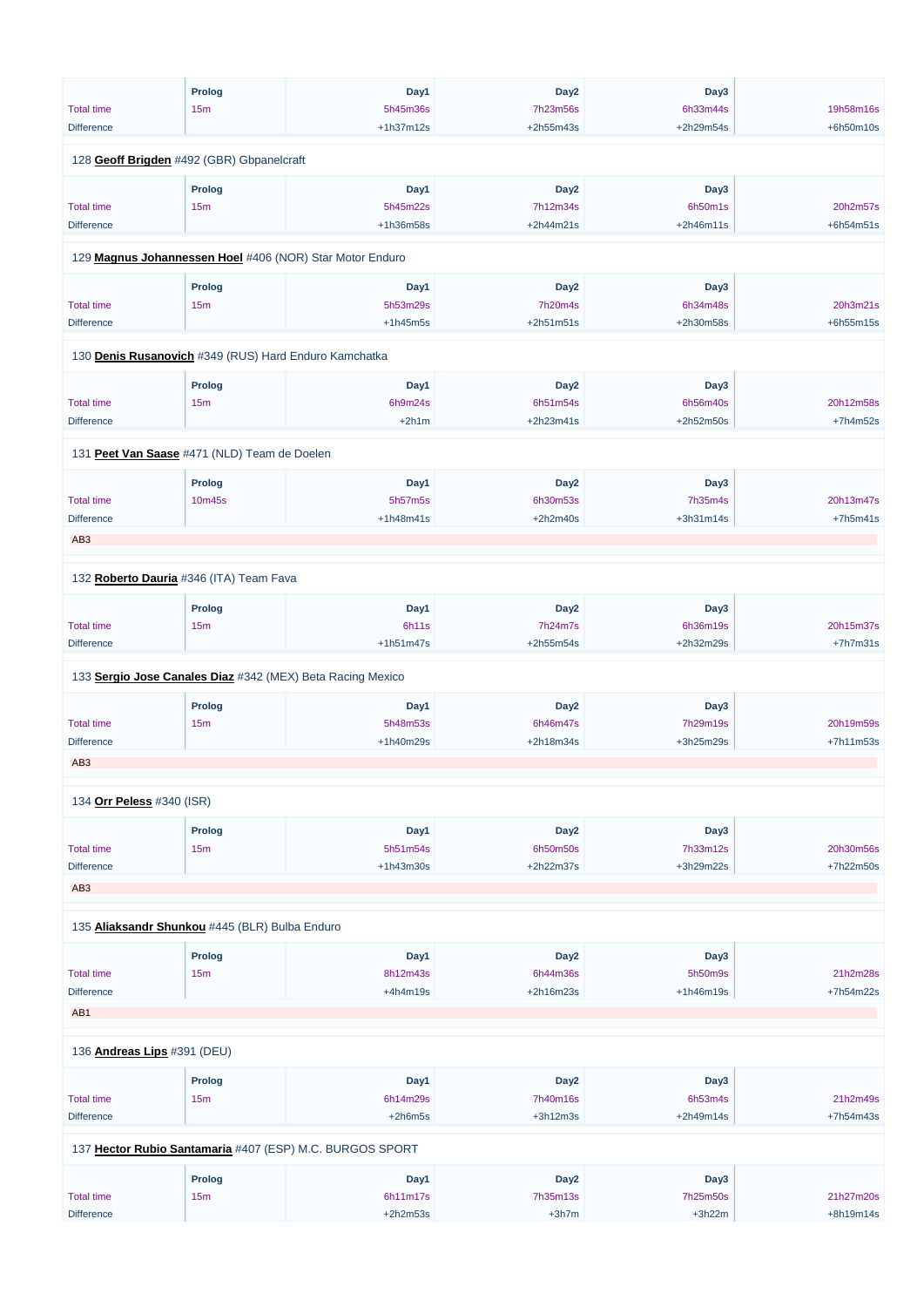| AB <sub>3</sub>                      |                                                       |             |                  |           |            |
|--------------------------------------|-------------------------------------------------------|-------------|------------------|-----------|------------|
|                                      |                                                       |             |                  |           |            |
|                                      | 138 Arnold De Lange #442 (NLD) www.Adventure-Bike.nl  |             |                  |           |            |
|                                      | <b>Prolog</b>                                         | Day1        | Day <sub>2</sub> | Day3      |            |
| <b>Total time</b>                    | 15m                                                   | 6h25m40s    | 7h27m36s         | 7h32m7s   | 21h40m23s  |
| <b>Difference</b>                    |                                                       | $+2h17m16s$ | +2h59m23s        | +3h28m17s | +8h32m17s  |
| AB <sub>3</sub>                      |                                                       |             |                  |           |            |
|                                      | 139 Andreas Machleb #334 (DEU) BelRay MSR-Racing Team |             |                  |           |            |
|                                      |                                                       |             |                  |           |            |
|                                      | <b>Prolog</b>                                         | Day1        | Day <sub>2</sub> | Day3      |            |
| <b>Total time</b>                    | 15 <sub>m</sub>                                       | 6h3m35s     | 8h24m19s         | 7h40m2s   | 22h22m56s  |
| <b>Difference</b>                    |                                                       | $+1h55m11s$ | $+3h56m6s$       | +3h36m12s | +9h14m50s  |
| AB <sub>3</sub>                      |                                                       |             |                  |           |            |
|                                      | 140 Robert Chavez #440 (USA) Rob Chavez Fencing       |             |                  |           |            |
|                                      | <b>Prolog</b>                                         | Day1        | Day <sub>2</sub> | Day3      |            |
|                                      |                                                       |             |                  |           |            |
| <b>Total time</b>                    | 15m                                                   | 6h4m        | 9h34m52s         | 6h35m33s  | 22h29m25s  |
| <b>Difference</b>                    |                                                       | $+1h55m36s$ | $+5h6m39s$       | +2h31m43s | +9h21m19s  |
|                                      | 141 Max Machleb #500 (DEU) BelRay MSR-Racing Team     |             |                  |           |            |
|                                      | <b>Prolog</b>                                         | Day1        | Day <sub>2</sub> | Day3      |            |
| <b>Total time</b>                    | 15m                                                   | 5h38m40s    | 9h17m40s         | 7h21m25s  | 22h32m45s  |
| <b>Difference</b>                    |                                                       | $+1h30m16s$ | +4h49m27s        | +3h17m35s | +9h24m39s  |
| AB <sub>3</sub>                      |                                                       |             |                  |           |            |
|                                      |                                                       |             |                  |           |            |
|                                      | 142 Arno Drechsel #331 (ITA) Team Kini                |             |                  |           |            |
|                                      | <b>Prolog</b>                                         | Day1        | Day <sub>2</sub> | Day3      |            |
| <b>Total time</b>                    | 15 <sub>m</sub>                                       | 4h45m44s    | 13h51m15s        | 4h48m13s  | 23h40m12s  |
| <b>Difference</b>                    |                                                       | $+37m20s$   | $+9h23m2s$       | $+44m23s$ | +10h32m6s  |
|                                      | 143 Martin Lindtner #363 (AUT) Ilupi                  |             |                  |           |            |
|                                      |                                                       | Day1        | Day <sub>2</sub> | Day3      |            |
|                                      | <b>Prolog</b>                                         |             |                  |           |            |
| <b>Total time</b>                    | 15m                                                   | 4h39m3s     | 14h5m4s          | 4h56m22s  | 23h55m29s  |
| <b>Difference</b><br>AB <sub>2</sub> |                                                       | $+30m39s$   | +9h36m51s        | $+52m32s$ | +10h47m23s |
|                                      |                                                       |             |                  |           |            |
|                                      | 144 Ilya Solomonik #337 (RUS) ENDURO URAL             |             |                  |           |            |
|                                      | <b>Prolog</b>                                         | Day1        | Day <sub>2</sub> | Day3      |            |
| <b>Total time</b>                    | 15 <sub>m</sub>                                       | 8h14m59s    | 14h17m52s        | 4h24m30s  | 27h12m21s  |
| <b>Difference</b>                    |                                                       | $+4h6m35s$  | +9h49m39s        | $+20m40s$ | +14h4m15s  |
|                                      |                                                       |             |                  |           |            |
|                                      | 145 Marc Grillis #395 (AUS) Slow maniacs              |             |                  |           |            |
|                                      | <b>Prolog</b>                                         | Day1        | Day <sub>2</sub> | Day3      |            |
| <b>Total time</b>                    | 15m                                                   | 5h35m46s    | 5h26m46s         | 16h22m9s  | 27h39m41s  |

| <b>Difference</b> |                                               | $+1h27m22s$ | $+58m33s$        | +12h18m19s | +14h31m35s |
|-------------------|-----------------------------------------------|-------------|------------------|------------|------------|
| AB <sub>3</sub>   |                                               |             |                  |            |            |
|                   |                                               |             |                  |            |            |
|                   | 146 Brendon Cousins #457 (AUS) cousins racing |             |                  |            |            |
|                   | Prolog                                        | Day1        | Day <sub>2</sub> | Day3       |            |
| <b>Total time</b> | 15 <sub>m</sub>                               | 5h16m30s    | 5h56m36s         | 16h55m38s  | 28h23m44s  |
| <b>Difference</b> |                                               | $+1h8m6s$   | $+1h28m23s$      | +12h51m48s | +15h15m38s |
| AB <sub>3</sub>   |                                               |             |                  |            |            |
|                   |                                               |             |                  |            |            |
|                   | 147 Kin Lung Yu #437 (HKG) ?ReunioN?          |             |                  |            |            |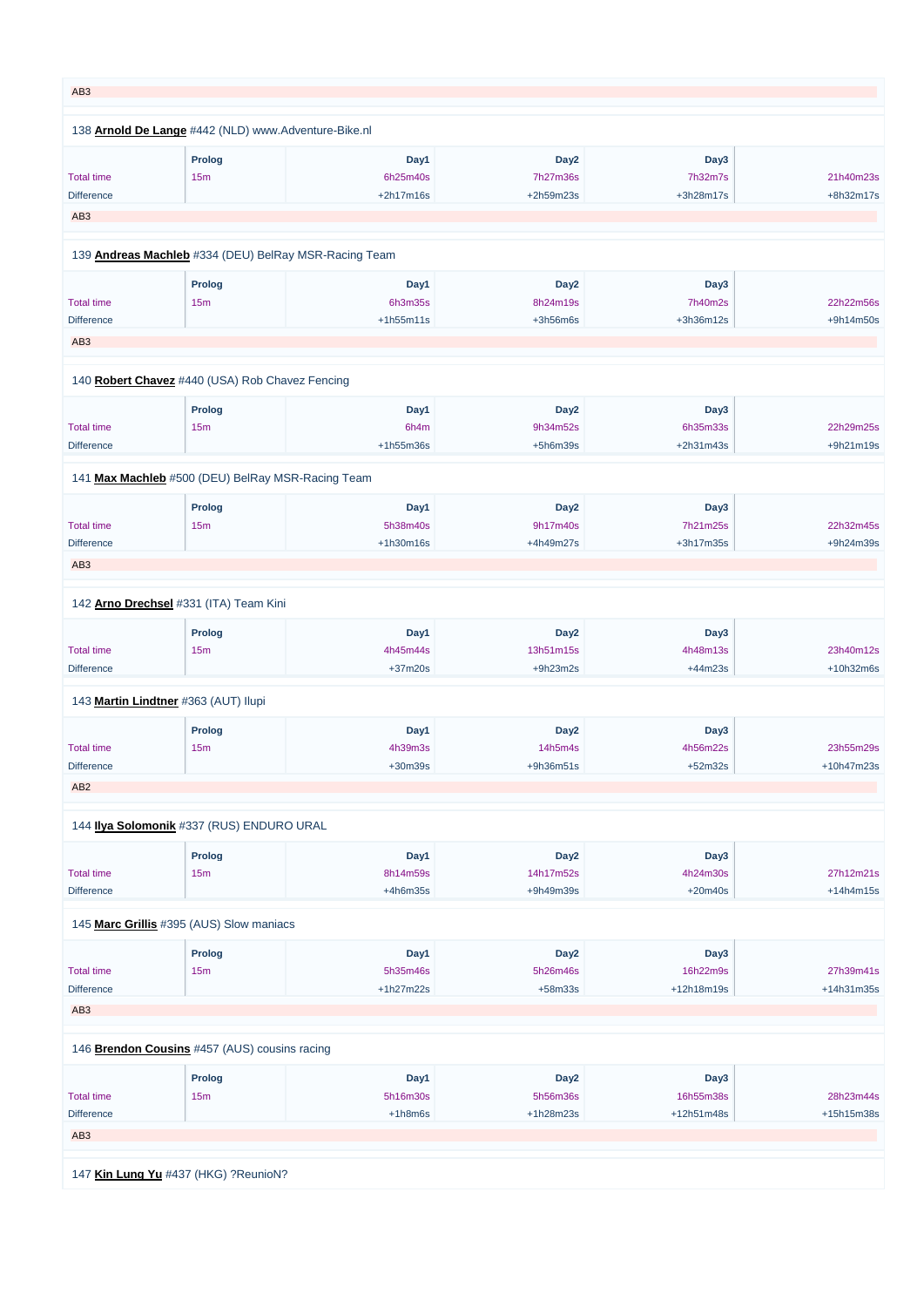|                   | <b>Prolog</b>                                   | Day1       | Day <sub>2</sub> | Day3         |            |
|-------------------|-------------------------------------------------|------------|------------------|--------------|------------|
| <b>Total time</b> | 15m                                             | 6h12m50s   | 8h12m25s         | 15h57m51s    | 30h38m6s   |
| <b>Difference</b> |                                                 | $+2h4m26s$ | +3h44m12s        | $+11h54m1s$  | +17h30m    |
| AB <sub>3</sub>   |                                                 |            |                  |              |            |
|                   |                                                 |            |                  |              |            |
|                   | 148 Liam Gibson #385 (GBR) Zambezi Expeditions  |            |                  |              |            |
|                   | Prolog                                          | Day1       | Day <sub>2</sub> | Day3         |            |
| <b>Total time</b> | 15m                                             | 6h42m52s   | 8h21m45s         | 15h56m44s    | 31h16m21s  |
| <b>Difference</b> |                                                 | +2h34m28s  | +3h53m32s        | +11h52m54s   | +18h8m15s  |
| AB <sub>3</sub>   |                                                 |            |                  |              |            |
|                   |                                                 |            |                  |              |            |
|                   | 149 Bernd Buchholz #427 (DEU) MC schlanke Birke |            |                  |              |            |
|                   | Prolog                                          | Day1       | Day <sub>2</sub> | Day3         |            |
| <b>Total time</b> | 15m                                             | 6h4m22s    | 7h25m4s          | 17h49m9s     | 31h33m35s  |
| Difference        |                                                 | +1h55m58s  | $+2h56m51s$      | +13h45m19s   | +18h25m29s |
| AB <sub>3</sub>   |                                                 |            |                  |              |            |
|                   |                                                 |            |                  |              |            |
|                   | 150 Amit Bar #451 (ISR) Motofan                 |            |                  |              |            |
|                   |                                                 |            |                  |              |            |
|                   | Prolog                                          | Day1       | Day <sub>2</sub> | Day3         |            |
| <b>Total time</b> | 15m                                             | 7h7m1s     | 9h37m41s         | 14h45m27s    | 31h45m9s   |
| <b>Difference</b> |                                                 | +2h58m37s  | $+5h9m28s$       | +10h41m37s   | +18h37m3s  |
| AB <sub>3</sub>   |                                                 |            |                  |              |            |
|                   |                                                 |            |                  |              |            |
|                   | 151 Manuel Mueller #434 (DEU) Team Ilupi        |            |                  |              |            |
|                   | Prolog                                          | Day1       | Day <sub>2</sub> | Day3         |            |
| <b>Total time</b> | 15m                                             | 6h8m36s    | 7h35m49s         | 17h45m51s    | 31h45m16s  |
| <b>Difference</b> |                                                 | $+2h12s$   | $+3h7m36s$       | $+13h42m1s$  | +18h37m10s |
| AB <sub>3</sub>   |                                                 |            |                  |              |            |
|                   |                                                 |            |                  |              |            |
|                   | 152 Tom Frayne #338 (GBR) Wales                 |            |                  |              |            |
|                   | <b>Prolog</b>                                   | Day1       | Day <sub>2</sub> | Day3         |            |
| <b>Total time</b> | 15m                                             | 5h41m44s   | 7h56m3s          | 17h57m1s     | 31h49m48s  |
| Difference        |                                                 | +1h33m20s  | +3h27m50s        | +13h53m11s   | +18h41m42s |
| AB <sub>3</sub>   |                                                 |            |                  |              |            |
|                   |                                                 |            |                  |              |            |
|                   | 153 Mark Lewis #402 (GBR) Trials Day            |            |                  |              |            |
|                   | <b>Prolog</b>                                   | Day1       | Day <sub>2</sub> | Day3         |            |
| <b>Total time</b> | 11m45s                                          | 5h53m46s   | 7h59m1s          | 18h15m30s    | 32h20m2s   |
| <b>Difference</b> |                                                 | +1h45m22s  | +3h30m48s        | $+14h11m40s$ | +19h11m56s |
| AB <sub>3</sub>   |                                                 |            |                  |              |            |
|                   |                                                 |            |                  |              |            |
|                   | 154 Eberhard Zehnder #439 (DEU) Team Zehnder    |            |                  |              |            |
|                   | Prolog                                          | Day1       | Day <sub>2</sub> | Day3         |            |

Total time 15m

6h7m24s

8h10m34s 17h56m44s 32h29m42s

| <b>Difference</b>                             |        | $+1h59m$   | $+3h42m21s$      | +13h52m54s  | +19h21m36s   |
|-----------------------------------------------|--------|------------|------------------|-------------|--------------|
| AB <sub>3</sub>                               |        |            |                  |             |              |
|                                               |        |            |                  |             |              |
| 155 Lee Szabo #354 (GBR) Action tracks racing |        |            |                  |             |              |
|                                               | Prolog | Day1       | Day <sub>2</sub> | Day3        |              |
| <b>Total time</b>                             | 15m    | 5h58m28s   | 8h26m18s         | 18h9m32s    | 32h49m18s    |
| <b>Difference</b>                             |        | $+1h50m4s$ | $+3h58m5s$       | $+14h5m42s$ | $+19h41m12s$ |
| AB <sub>3</sub>                               |        |            |                  |             |              |
|                                               |        |            |                  |             |              |
| 156 Aaron Pfadt #460 (USA) Off Highway Van    |        |            |                  |             |              |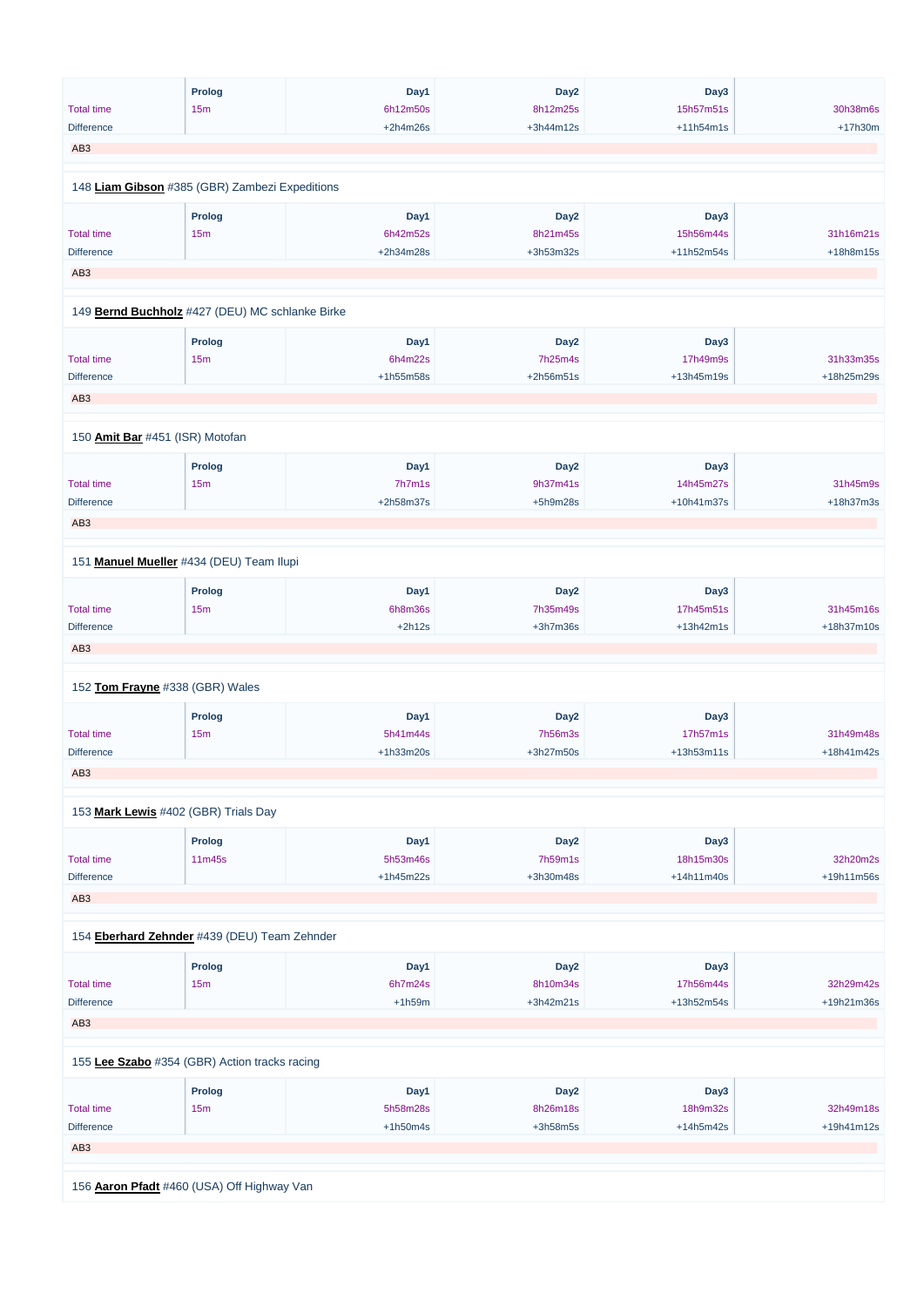|                   | <b>Prolog</b>                                     | Day1             | Day <sub>2</sub>      | Day3                   |            |
|-------------------|---------------------------------------------------|------------------|-----------------------|------------------------|------------|
| <b>Total time</b> | 15m                                               | 6h5m25s          | 8h49m20s              | 17h51m27s              | 33h1m12s   |
| <b>Difference</b> |                                                   | $+1h57m1s$       | $+4h21m7s$            | +13h47m37s             | +19h53m6s  |
| AB <sub>3</sub>   |                                                   |                  |                       |                        |            |
|                   |                                                   |                  |                       |                        |            |
|                   | 157 Petr Vítek #463 (CZE) AAA-HODINKY.CZ          |                  |                       |                        |            |
|                   | Prolog                                            | Day1             | Day <sub>2</sub>      | Day3                   |            |
| <b>Total time</b> | 15m                                               | 6h27m53s         | 8h26m23s              | 17h56m14s              | 33h5m30s   |
| <b>Difference</b> |                                                   | +2h19m29s        | +3h58m10s             | +13h52m24s             | +19h57m24s |
| AB <sub>3</sub>   |                                                   |                  |                       |                        |            |
|                   | 158 Thomas Widmann #332 (ITA) Team Kini           |                  |                       |                        |            |
|                   |                                                   |                  |                       |                        |            |
| <b>Total time</b> | <b>Prolog</b>                                     | Day1<br>6h52m56s | Day <sub>2</sub>      | Day3                   | 33h35m11s  |
| <b>Difference</b> | 15m                                               | +2h44m32s        | 8h16m39s<br>+3h48m26s | 18h10m36s<br>+14h6m46s | +20h27m5s  |
|                   |                                                   |                  |                       |                        |            |
| AB <sub>3</sub>   |                                                   |                  |                       |                        |            |
|                   | 159 Marcin Gedek #416 (POL)                       |                  |                       |                        |            |
|                   | <b>Prolog</b>                                     | Day1             | Day <sub>2</sub>      | Day3                   |            |
| <b>Total time</b> | <b>30m</b>                                        | 7h20m45s         | 8h13m1s               | 17h35m44s              | 33h39m30s  |
| <b>Difference</b> |                                                   | $+3h12m21s$      | +3h44m48s             | +13h31m54s             | +20h31m24s |
| AB <sub>3</sub>   |                                                   |                  |                       |                        |            |
|                   |                                                   |                  |                       |                        |            |
|                   | 160 Sergio Canales Fausti #347 (MEX) Mexico       |                  |                       |                        |            |
|                   | <b>Prolog</b>                                     | Day1             | Day <sub>2</sub>      | Day3                   |            |
| <b>Total time</b> | 15m                                               | 6h50m6s          | 8h23m6s               | 18h15m32s              | 33h43m44s  |
| <b>Difference</b> |                                                   | $+2h41m42s$      | +3h54m53s             | +14h11m42s             | +20h35m38s |
| AB <sub>3</sub>   |                                                   |                  |                       |                        |            |
|                   |                                                   |                  |                       |                        |            |
|                   | 161 Rodrigo Anguiano #373 (USA) Mario Roman /Team |                  |                       |                        |            |
|                   | <b>Prolog</b>                                     | Day1             | Day <sub>2</sub>      | Day3                   |            |
| <b>Total time</b> | 15m                                               | 5h35m22s         | 6h9m41s               | 21h51m49s              | 33h51m52s  |
| <b>Difference</b> |                                                   | +1h26m58s        | +1h41m28s             | +17h47m59s             | +20h43m46s |
| AB <sub>3</sub>   |                                                   |                  |                       |                        |            |
|                   | 162 Robert Parry #362 (GBR) Precision 5 star      |                  |                       |                        |            |
|                   | <b>Prolog</b>                                     | Day1             | Day <sub>2</sub>      | Day3                   |            |
| <b>Total time</b> | 15m                                               | 6h30m            | 9h23m18s              | 18h2m36s               | 34h10m54s  |
| <b>Difference</b> |                                                   | +2h21m36s        | $+4h55m5s$            | +13h58m46s             | +21h2m48s  |
| AB <sub>3</sub>   |                                                   |                  |                       |                        |            |
|                   |                                                   |                  |                       |                        |            |
|                   | 163 Richard Manser #485 (GBR) Precision5star      |                  |                       |                        |            |
|                   | <b>Prolog</b>                                     | Day1             | Day <sub>2</sub>      | Day3                   |            |
| Total time        | 15m                                               | 6h36m49s         | 9h20m8s               | 18h2m16s               | 34h14m13s  |

Total time 15m

18h2m16s 34h14m13s

| <b>Difference</b>                               |                                                  | $+2h28m25s$ | $+4h51m55s$      | +13h58m26s  | $+21h6m7s$ |  |  |  |
|-------------------------------------------------|--------------------------------------------------|-------------|------------------|-------------|------------|--|--|--|
| AB <sub>3</sub>                                 |                                                  |             |                  |             |            |  |  |  |
|                                                 |                                                  |             |                  |             |            |  |  |  |
| 164 Boris Stebler #480 (CHE) EnduroTeam - Maroc |                                                  |             |                  |             |            |  |  |  |
|                                                 | Prolog                                           | Day1        | Day <sub>2</sub> | Day3        |            |  |  |  |
| <b>Total time</b>                               | 15m                                              | 6h13m26s    | 7h50m7s          | 20h28m58s   | 34h47m31s  |  |  |  |
| <b>Difference</b>                               |                                                  | $+2h5m2s$   | $+3h21m54s$      | $+16h25m8s$ | +21h39m25s |  |  |  |
| AB <sub>3</sub>                                 |                                                  |             |                  |             |            |  |  |  |
|                                                 |                                                  |             |                  |             |            |  |  |  |
|                                                 | 165 Ziegler Peter #464 (CHE) Enduro Team - Maroc |             |                  |             |            |  |  |  |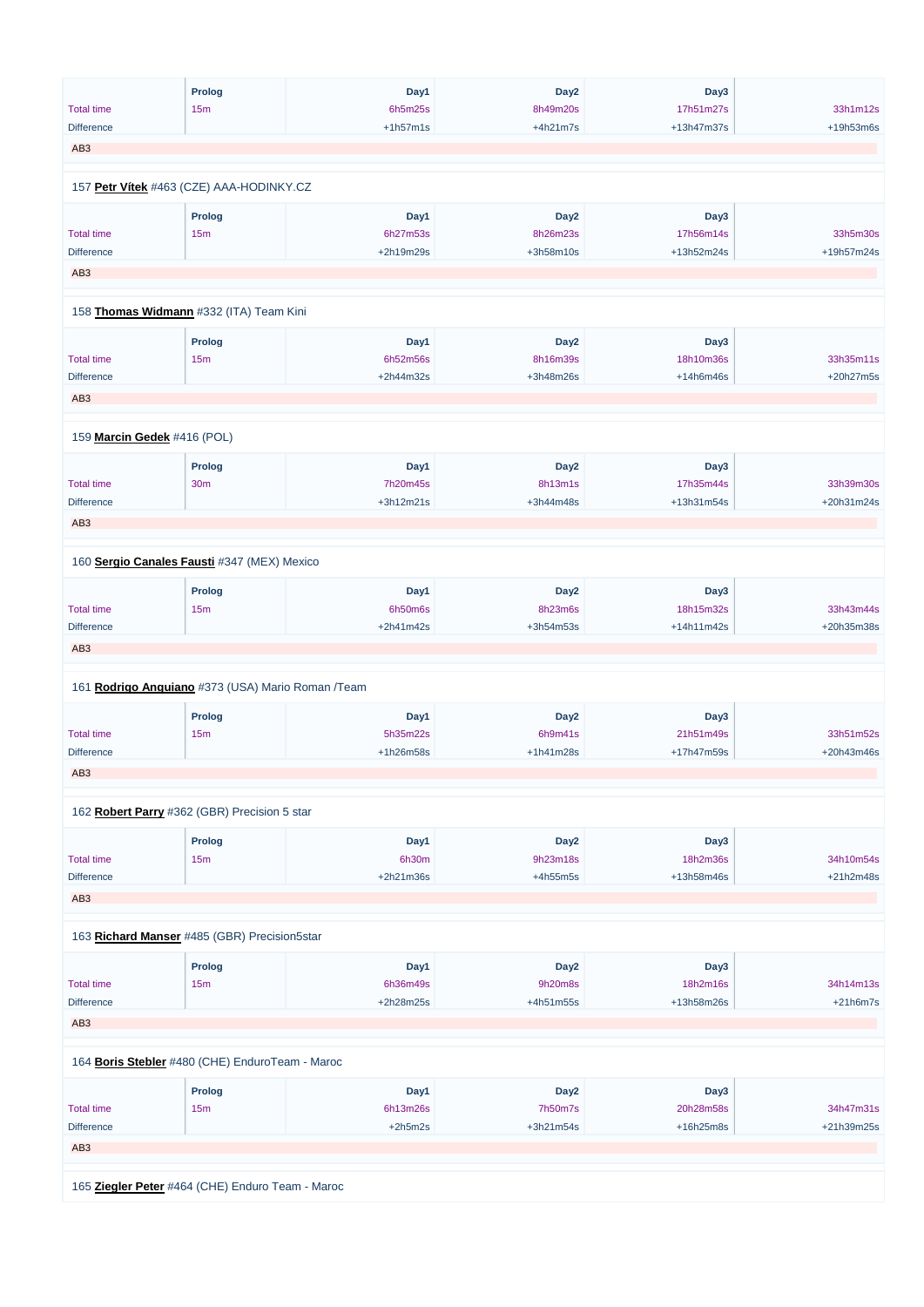|                            | <b>Prolog</b>                                               | Day1                                                                                | Day <sub>2</sub> | Day3       |            |
|----------------------------|-------------------------------------------------------------|-------------------------------------------------------------------------------------|------------------|------------|------------|
| <b>Total time</b>          | 15m                                                         | 6h17m                                                                               | 12h34m13s        | 17h47m25s  | 36h53m38s  |
| <b>Difference</b>          |                                                             | $+2h8m36s$                                                                          | $+8h6m$          | +13h43m35s | +23h45m32s |
| AB <sub>3</sub>            |                                                             |                                                                                     |                  |            |            |
|                            |                                                             |                                                                                     |                  |            |            |
|                            | 166 John Cockings #454 (AUS) JCA                            |                                                                                     |                  |            |            |
|                            | Prolog                                                      | Day1                                                                                | Day <sub>2</sub> | Day3       |            |
| <b>Total time</b>          | 15m                                                         | 6h50m17s                                                                            | 9h41m46s         | 20h25m24s  | 37h12m27s  |
| <b>Difference</b>          |                                                             | +2h41m53s                                                                           | +5h13m33s        | +16h21m34s | +24h4m21s  |
| AB <sub>3</sub>            |                                                             |                                                                                     |                  |            |            |
|                            |                                                             |                                                                                     |                  |            |            |
|                            | 167 Alberto Justo Salas #378 (ARG) Team Argentina/ Solomoto |                                                                                     |                  |            |            |
|                            | <b>Prolog</b>                                               | Day1                                                                                | Day <sub>2</sub> | Day3       |            |
| <b>Total time</b>          | 15m                                                         | 7h10m15s                                                                            | 7h57m26s         | 22h50m     | 38h12m41s  |
| <b>Difference</b>          |                                                             | $+3h1m51s$                                                                          | +3h29m13s        | +18h46m10s | +25h4m35s  |
| AB <sub>3</sub>            |                                                             |                                                                                     |                  |            |            |
|                            |                                                             |                                                                                     |                  |            |            |
|                            | 168 Markus Fröschl #353 (AUT) Frölang Racing                |                                                                                     |                  |            |            |
|                            | <b>Prolog</b>                                               | Day1                                                                                | Day <sub>2</sub> | Day3       |            |
| <b>Total time</b>          | 15m                                                         | 7h6m24s                                                                             | 8h22m19s         | 22h50m     | 38h33m43s  |
| <b>Difference</b>          |                                                             | $+2h58m$                                                                            | $+3h54m6s$       | +18h46m10s | +25h25m37s |
| AB <sub>3</sub>            |                                                             |                                                                                     |                  |            |            |
|                            |                                                             |                                                                                     |                  |            |            |
|                            | 169 Jochen Roser #360 (DEU) MSC Wieslauftal                 |                                                                                     |                  |            |            |
|                            | <b>Prolog</b>                                               | Day1                                                                                | Day <sub>2</sub> | Day3       |            |
| <b>Total time</b>          | 15m                                                         | 6h10m31s                                                                            | 14h11m33s        | 20h32m58s  | 41h10m2s   |
| <b>Difference</b>          |                                                             | $+2h2m7s$                                                                           | +9h43m20s        | +16h29m8s  | +28h1m56s  |
| AB <sub>3</sub>            |                                                             |                                                                                     |                  |            |            |
|                            |                                                             |                                                                                     |                  |            |            |
|                            |                                                             | 170 Jonny (Ioannis) Polychronis #469 (GRC) The Heart Of Hard Enduro / Sherco Hellas |                  |            |            |
|                            | <b>Prolog</b>                                               | Day1                                                                                | Day <sub>2</sub> | Day3       |            |
| <b>Total time</b>          | 15m                                                         | 6h34m27s                                                                            | 14h12m44s        | 20h32m18s  | 41h34m29s  |
| <b>Difference</b>          |                                                             | $+2h26m3s$                                                                          | $+9h44m31s$      | +16h28m28s | +28h26m23s |
| AB <sub>3</sub>            |                                                             |                                                                                     |                  |            |            |
|                            |                                                             |                                                                                     |                  |            |            |
|                            | 171 Ben Hogan #458 (NZL) Team NFI                           |                                                                                     |                  |            |            |
|                            | Prolog                                                      | Day1                                                                                | Day <sub>2</sub> | Day3       |            |
| <b>Total time</b>          | 15m                                                         | 7h26m59s                                                                            | 14h28m40s        | 20h4m57s   | 42h15m36s  |
| <b>Difference</b>          |                                                             | +3h18m35s                                                                           | $+10h27s$        | $+16h1m7s$ | +29h7m30s  |
| 172 Remus Haupt #450 (USA) |                                                             |                                                                                     |                  |            |            |
|                            | <b>Prolog</b>                                               | Day1                                                                                | Day <sub>2</sub> | Day3       |            |
| <b>Total time</b>          | 15m                                                         | 7h27m42s                                                                            | 14h46m41s        | 21h6m36s   | 43h35m59s  |
| <b>Difference</b>          |                                                             | +3h19m18s                                                                           | +10h18m28s       | +17h2m46s  | +30h27m53s |
|                            |                                                             |                                                                                     |                  |            |            |

|                   | 173 Jascha Riepert #367 (DEU) Team              |             |                  |              |             |
|-------------------|-------------------------------------------------|-------------|------------------|--------------|-------------|
|                   | <b>Prolog</b>                                   | Day1        | Day <sub>2</sub> | Day3         |             |
| <b>Total time</b> | 15m                                             | 6h54m26s    | 14h11m11s        | 22h50m       | 44h10m37s   |
| <b>Difference</b> |                                                 | $+2h46m2s$  | $+9h42m58s$      | $+18h46m10s$ | $+31h2m31s$ |
| AB <sub>3</sub>   |                                                 |             |                  |              |             |
|                   |                                                 |             |                  |              |             |
|                   | 174 Jaco Vander Maarl #420 (NLD) Team De Doelen |             |                  |              |             |
|                   | <b>Prolog</b>                                   | Day1        | Day <sub>2</sub> | Day3         |             |
| Total time        | 9m30s                                           | 6h32m22s    | 14h39m50s        | 22h50m       | 44h11m42s   |
| <b>Difference</b> |                                                 | $+2h23m58s$ | $+10h11m37s$     | +18h46m10s   | $+31h3m36s$ |
| AB <sub>3</sub>   |                                                 |             |                  |              |             |
|                   |                                                 |             |                  |              |             |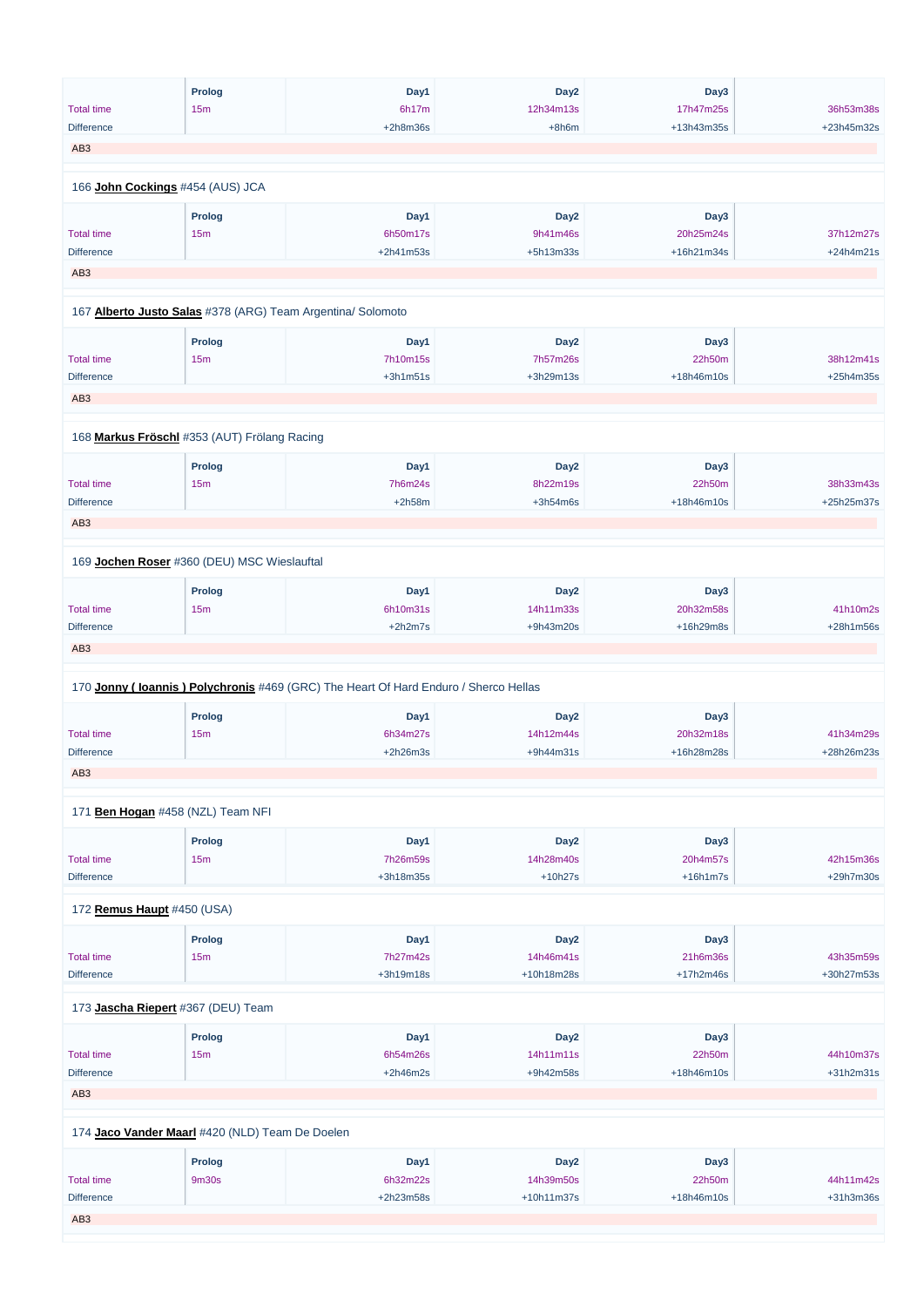|            | Day3        | Day <sub>2</sub> | Day1       | <b>Prolog</b>                                       |                   |
|------------|-------------|------------------|------------|-----------------------------------------------------|-------------------|
| 44h39m52s  | 22h50m      | 14h29m39s        | 7h5m13s    | 15m                                                 | <b>Total time</b> |
| +31h31m46s | +18h46m10s  | $+10h1m26s$      | +2h56m49s  |                                                     | <b>Difference</b> |
|            |             |                  |            |                                                     | AB <sub>3</sub>   |
|            |             |                  |            |                                                     |                   |
|            |             |                  |            | 176 Paul Philipp #323 (CAN) Korber                  |                   |
|            | Day3        | Day <sub>2</sub> | Day1       | <b>Prolog</b>                                       |                   |
| 44h58m21s  | 22h50m      | 14h25m36s        | 7h27m45s   | 15m                                                 | <b>Total time</b> |
| +31h50m15s | +18h46m10s  | +9h57m23s        | +3h19m21s  |                                                     | <b>Difference</b> |
|            |             |                  |            |                                                     | AB <sub>3</sub>   |
|            |             |                  |            |                                                     |                   |
|            |             |                  |            | 177 Hans Dahlström #496 (SWE) AiM Motorsport Sweden |                   |
|            | Day3        | Day <sub>2</sub> | Day1       | <b>Prolog</b>                                       |                   |
| 47h25m5s   | 21h7m35s    | 14h41m12s        | 11h21m18s  | 15m                                                 | <b>Total time</b> |
| +34h16m59s | $+17h3m45s$ | +10h12m59s       | +7h12m54s  |                                                     | <b>Difference</b> |
|            |             |                  |            |                                                     | AB1               |
|            |             |                  |            | 178 Eddie Sloane #377 (GBR) Trax                    |                   |
|            | Day3        | Day <sub>2</sub> | Day1       | <b>Prolog</b>                                       |                   |
| 48h23m29s  | 20h8m56s    | 20h30m           | 7h29m33s   | 15m                                                 | <b>Total time</b> |
| +35h15m23s | $+16h5m6s$  | $+16h1m47s$      | $+3h21m9s$ |                                                     | <b>Difference</b> |
|            |             |                  |            |                                                     | AB <sub>2</sub>   |
|            |             |                  |            |                                                     |                   |
|            |             |                  |            | 179 Marc Basseng #375 (DEU) rideXPower              |                   |
|            | Day3        | Day <sub>2</sub> | Day1       | <b>Prolog</b>                                       |                   |
| 30h59m53s  | 8h40m57s    | 15h30m31s        | 6h33m25s   | 15m                                                 | <b>Total time</b> |
| +17h51m47s | $+4h37m7s$  | +11h2m18s        | $+2h25m1s$ |                                                     | <b>Difference</b> |
|            |             |                  |            |                                                     | DSQ: AB2 AB3      |
|            |             |                  |            |                                                     |                   |
|            |             |                  |            | 180 David Andrade #436 (MEX) Avandaro Motor sport   |                   |
|            | Day3        | Day <sub>2</sub> | Day1       | <b>Prolog</b>                                       |                   |
| 37h59m1s   | 17h44m33s   | 8h26m19s         | 11h33m9s   | 15m                                                 | <b>Total time</b> |
| +24h50m55s | +13h40m43s  | $+3h58m6s$       | +7h24m45s  |                                                     | <b>Difference</b> |
|            |             |                  |            |                                                     | DSQ: AB1 AB3      |
|            |             |                  |            | 181 Wayne Player #418 (GBR) Hill view kitchens.com  |                   |
|            | Day3        | Day <sub>2</sub> | Day1       | Prolog                                              |                   |
| 44h4m50s   | 19h54m8s    | 18h17m           | 5h38m42s   | 15m                                                 | <b>Total time</b> |
| +30h56m44s | +15h50m18s  | +13h48m47s       | +1h30m18s  |                                                     | <b>Difference</b> |
|            |             |                  |            |                                                     |                   |
|            |             |                  |            |                                                     | DSQ: AB2 AB3      |

|                                                     | <b>Prolog</b> | Day1        | Day <sub>2</sub> | Day3         |            |
|-----------------------------------------------------|---------------|-------------|------------------|--------------|------------|
| <b>Total time</b>                                   | 15m           | 8h6m16s     | 16h3m53s         | 20h41m31s    | 45h6m40s   |
| <b>Difference</b>                                   |               | $+3h57m52s$ | $+11h35m40s$     | $+16h37m41s$ | +31h58m34s |
| DSQ: AB2 AB3                                        |               |             |                  |              |            |
|                                                     |               |             |                  |              |            |
| 183 Shaun Andrikopoulos #430 (USA) Larson 55 Racing |               |             |                  |              |            |
|                                                     | <b>Prolog</b> | Day1        | Day <sub>2</sub> | Day3         |            |
| <b>Total time</b>                                   | 15m           | 7h33m16s    | 15h15m43s        | 22h50m       | 45h53m59s  |
| <b>Difference</b>                                   |               | $+3h24m52s$ | $+10h47m30s$     | $+18h46m10s$ | +32h45m53s |
| DSQ: AB2 AB3                                        |               |             |                  |              |            |
|                                                     |               |             |                  |              |            |
| 184 Zeno Pasti #400 (ITA) Moto club Treviso         |               |             |                  |              |            |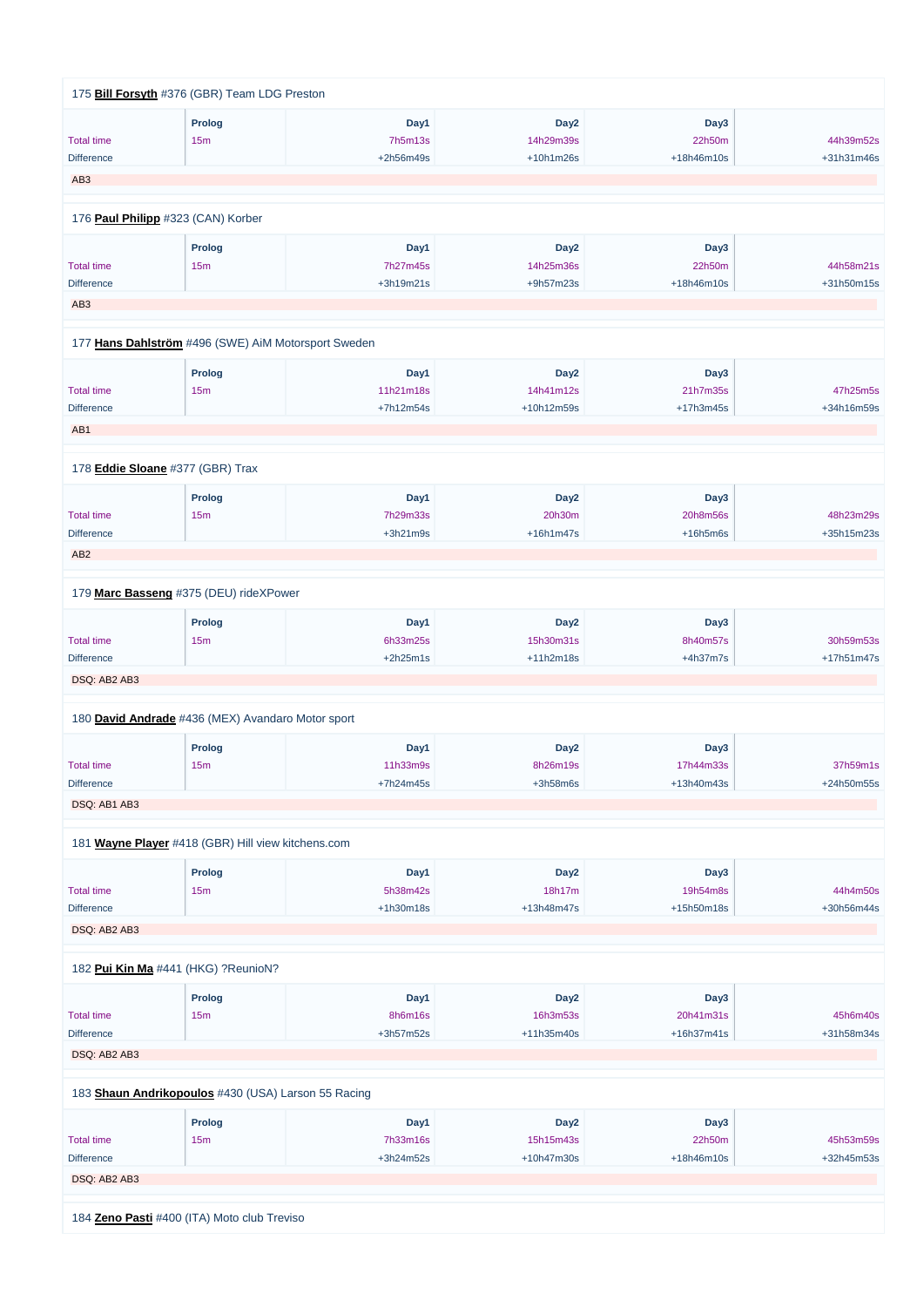|                                  | <b>Prolog</b>                              | Day1       | Day <sub>2</sub> | Day3       |            |
|----------------------------------|--------------------------------------------|------------|------------------|------------|------------|
| <b>Total time</b>                | 15m                                        | 5h38m17s   | 18h19m5s         | 22h50m     | 47h2m22s   |
| <b>Difference</b>                |                                            | +1h29m53s  | +13h50m52s       | +18h46m10s | +33h54m16s |
| DSQ: AB2 AB3                     |                                            |            |                  |            |            |
|                                  |                                            |            |                  |            |            |
|                                  | 185 Twan Van Poppel #305 (NLD) The Slopers |            |                  |            |            |
|                                  | Prolog                                     | Day1       | Day <sub>2</sub> | Day3       |            |
| <b>Total time</b>                | 15m                                        | 6h39m57s   | 20h25m           | 22h50m     | 50h9m57s   |
| <b>Difference</b>                |                                            | +2h31m33s  | +15h56m47s       | +18h46m10s | +37h1m51s  |
| DSQ: AB2 AB3                     |                                            |            |                  |            |            |
|                                  |                                            |            |                  |            |            |
| 186 Brett Summers #456 (AUS)     |                                            |            |                  |            |            |
|                                  | <b>Prolog</b>                              | Day1       | Day <sub>2</sub> | Day3       |            |
| <b>Total time</b>                | 15m                                        | 7h42m7s    | 20h25m           | 22h50m     | 51h12m7s   |
| <b>Difference</b>                |                                            | +3h33m43s  | +15h56m47s       | +18h46m10s | $+38h4m1s$ |
| DSQ: AB2 AB3                     |                                            |            |                  |            |            |
|                                  |                                            |            |                  |            |            |
|                                  | 187 Jake Harris #401 (GBR) Weldbros racing |            |                  |            |            |
|                                  | <b>Prolog</b>                              | Day1       | Day <sub>2</sub> | Day3       |            |
| <b>Total time</b>                | 15m                                        | 19h48m3s   | 14h33m27s        | 22h50m     | 57h26m30s  |
| <b>Difference</b>                |                                            | +15h39m39s | $+10h5m14s$      | +18h46m10s | +44h18m24s |
| DSQ: AB1 AB3                     |                                            |            |                  |            |            |
|                                  |                                            |            |                  |            |            |
|                                  | 188 Ross Mailer #425 (GBR) RMR             |            |                  |            |            |
|                                  | <b>Prolog</b>                              | Day1       | Day <sub>2</sub> | Day3       |            |
| <b>Total time</b>                | 15m                                        | 14h1m7s    | 20h25m           | 22h50m     | 57h31m7s   |
| <b>Difference</b>                |                                            | +9h52m43s  | +15h56m47s       | +18h46m10s | +44h23m1s  |
| DSQ: AB1 AB2 AB3                 |                                            |            |                  |            |            |
|                                  |                                            |            |                  |            |            |
| 189 Pauliina Sievänen #343 (FIN) |                                            |            |                  |            |            |
|                                  | Prolog                                     | Day1       | Day <sub>2</sub> | Day3       |            |
| <b>Total time</b>                | 15m                                        | 18h50m10s  | 15h48m12s        | 22h50m     | 57h43m22s  |
| Difference                       |                                            | +14h41m46s | +11h19m59s       | +18h46m10s | +44h35m16s |
| DSQ: AB1 AB3                     |                                            |            |                  |            |            |
|                                  | 190 Thomas Schweikart #355 (AUT)           |            |                  |            |            |
|                                  | Prolog                                     | Day1       | Day <sub>2</sub> | Day3       |            |
| <b>Total time</b>                | 15m                                        | 18h28m20s  | 16h50m36s        | 22h50m     | 58h23m56s  |
| <b>Difference</b>                |                                            | +14h19m56s | +12h22m23s       | +18h46m10s | +45h15m50s |
| DSQ: AB1 AB3                     |                                            |            |                  |            |            |
|                                  |                                            |            |                  |            |            |
| 191 Arturo Garza #327 (MEX)      |                                            |            |                  |            |            |
|                                  | <b>Prolog</b>                              | Day1       | Day <sub>2</sub> | Day3       |            |
|                                  |                                            |            |                  |            |            |

| Total time                                        | 15 <sub>m</sub>                          | 15h50m19s    | 20h25m           | 22h50m       | 59h20m19s    |  |  |  |
|---------------------------------------------------|------------------------------------------|--------------|------------------|--------------|--------------|--|--|--|
| <b>Difference</b>                                 |                                          | $+11h41m55s$ | +15h56m47s       | $+18h46m10s$ | $+46h12m13s$ |  |  |  |
| DSQ: AB1 AB2 AB3                                  |                                          |              |                  |              |              |  |  |  |
| 192 Adam Burt #393 (GBR) AJB PLUMBING AND HEATING |                                          |              |                  |              |              |  |  |  |
|                                                   | Prolog                                   | Day1         | Day <sub>2</sub> | Day3         |              |  |  |  |
| <b>Total time</b>                                 | 15 <sub>m</sub>                          | 16h28m3s     | 20h25m           | 22h50m       | 59h58m3s     |  |  |  |
| <b>Difference</b>                                 |                                          | +12h19m39s   | +15h56m47s       | $+18h46m10s$ | +46h49m57s   |  |  |  |
| DSQ: AB1 AB2 AB3                                  |                                          |              |                  |              |              |  |  |  |
|                                                   |                                          |              |                  |              |              |  |  |  |
|                                                   | 193 Stefano Roscini #333 (ITA) TEAM FAVA |              |                  |              |              |  |  |  |